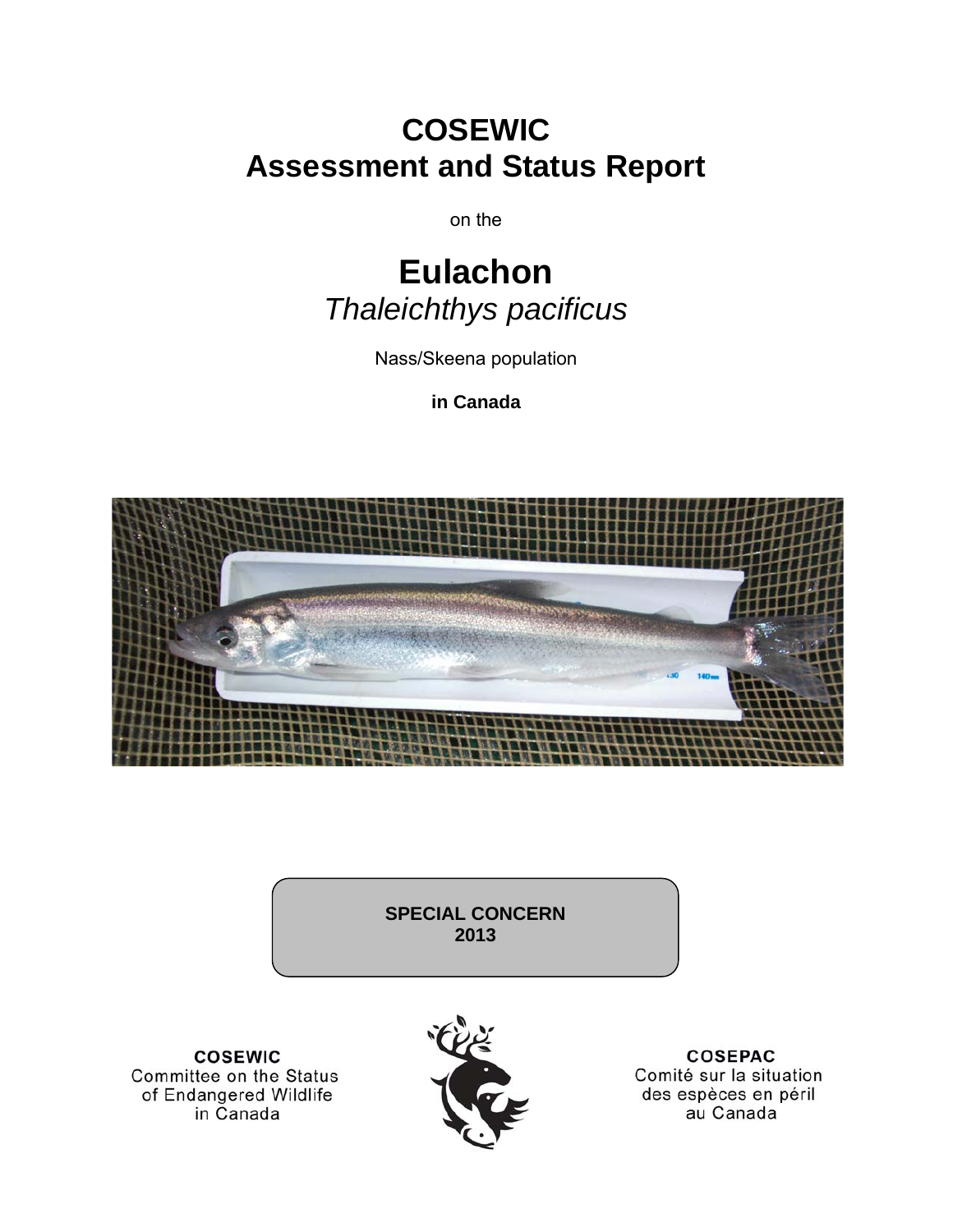COSEWIC status reports are working documents used in assigning the status of wildlife species suspected of being at risk. This report may be cited as follows:

COSEWIC. 2013. COSEWIC assessment and status report on the Eulachon, Nass/Skeena population, *Thaleichthys pacificus* in Canada. Committee on the Status of Endangered Wildlife in Canada. Ottawa. xi + 18 pp. [\(www.registrelep-sararegistry.gc.ca/default\\_e.cfm\)](www.registrelep-sararegistry.gc.ca/default_e.cfm).

Previous report(s):

COSEWIC. 2011. COSEWIC assessment and status report on the Eulachon, Nass / Skeena Rivers population, Central Pacific Coast population and the Fraser River population *Thaleichthys pacificus*  in Canada. Committee on the Status of Endangered Wildlife in Canada. Ottawa. xv + 88 pp. ([www.sararegistry.gc.ca/status/status\\_e.cfm](http://www.sararegistry.gc.ca/status/status_e.cfm)).

Production note:

COSEWIC would like to acknowledge D.E. Hay and M.F. Moody for writing the original draft status report on the Eulachon (*Thaleichthys pacificus*) in Canada, prepared under contract with Environment Canada. This update status report on Eulachon in the Nass and Skeena rivers was written and edited by Alan Sinclair, Co-chair of the COSEWIC Marine Fishes Specialist Subcommittee. Extensive references are made to the original status report (COSEWIC 2011).

For additional copies contact:

COSEWIC Secretariat c/o Canadian Wildlife Service Environment Canada Ottawa, ON K1A 0H3

Tel.: 819-953-3215 Fax: 819-994-3684 E-mail: COSEWIC/COSEPAC@ec.gc.ca http://www.cosewic.gc.ca

Également disponible en français sous le titre Ếvaluation et Rapport de situation du COSEPAC sur L'eulakane, population des rivières Nass et Skeena, (*Thaleichthys pacificus*) au Canada.

Cover illustration/photo: Eulachon — photo by Nigel Young.

Her Majesty the Queen in Right of Canada, 2013. Catalogue No. CW69-14/638-2013E-PDF ISBN 978-1-100-22431-2

Recycled paper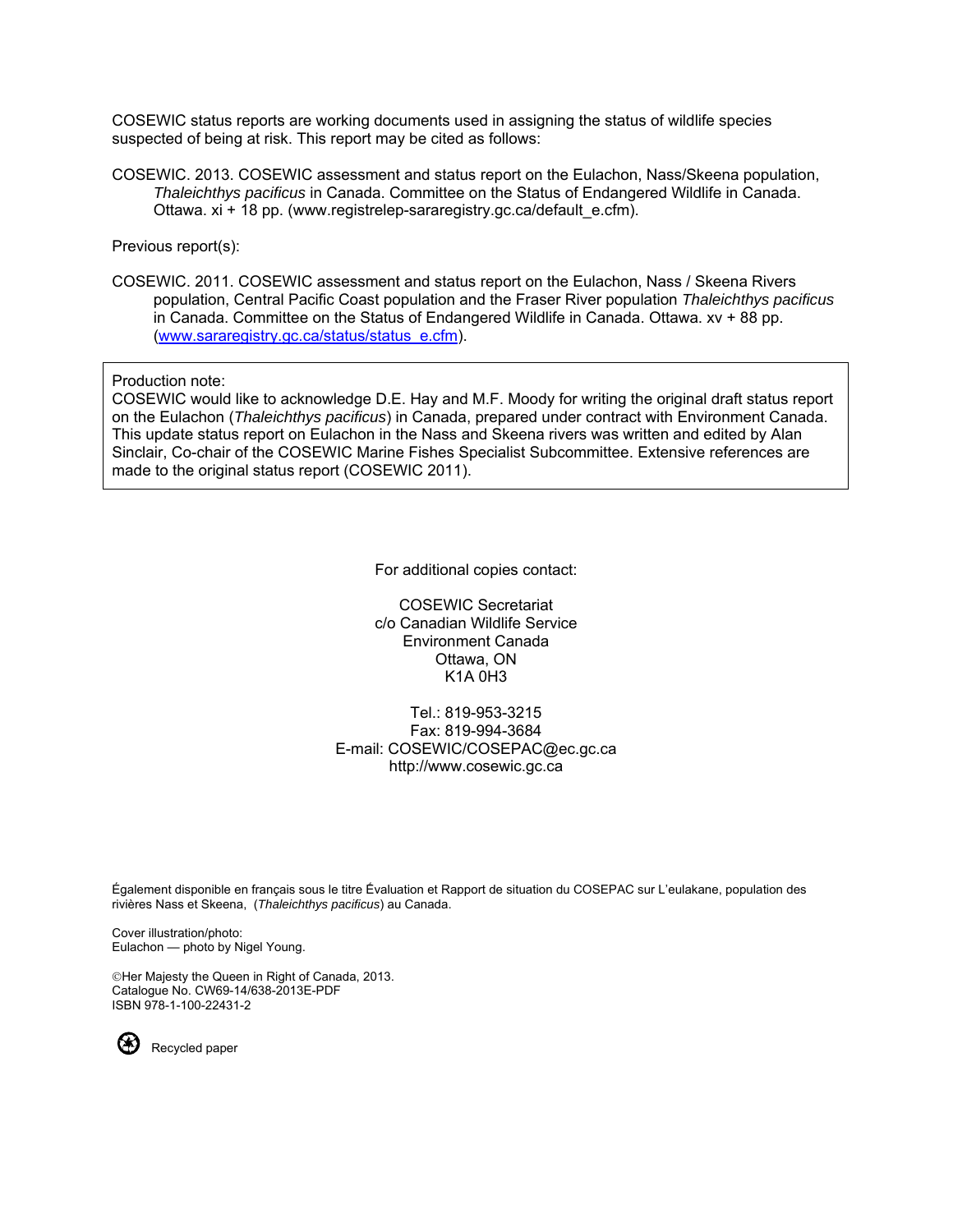

#### **Assessment Summary – May 2013**

**Common name**  Eulachon - Nass/Skeena population

**Scientific name** 

*Thaleichthys pacificus*

**Status**  Special Concern

#### **Reason for designation**

This short-lived species spends over 95% of its life in the marine environment. It spawns in the lower reaches of two rivers in northern British Columbia where its spawning areas are small (<500 km<sup>2</sup>). Recent information from this area indicates the population appears stable and threats in the freshwater environment are considered to be small. However, the abundance of the species in adjacent areas has declined substantially in the recent past. The causes of these declines are poorly understood and are likely to be due to threats in both the spawning habitat and the marine environment. Threats in the marine environment would also affect the Nass and Skeena rivers population. This population could become Threatened in a relatively short period of time if marine survival deteriorates or threats in the spawning area increase.

#### **Occurrence**

British Columbia, Pacific Ocean

#### **Status history**

Designated Threatened in May 2011. Status re-examined and designated Special Concern in May 2013.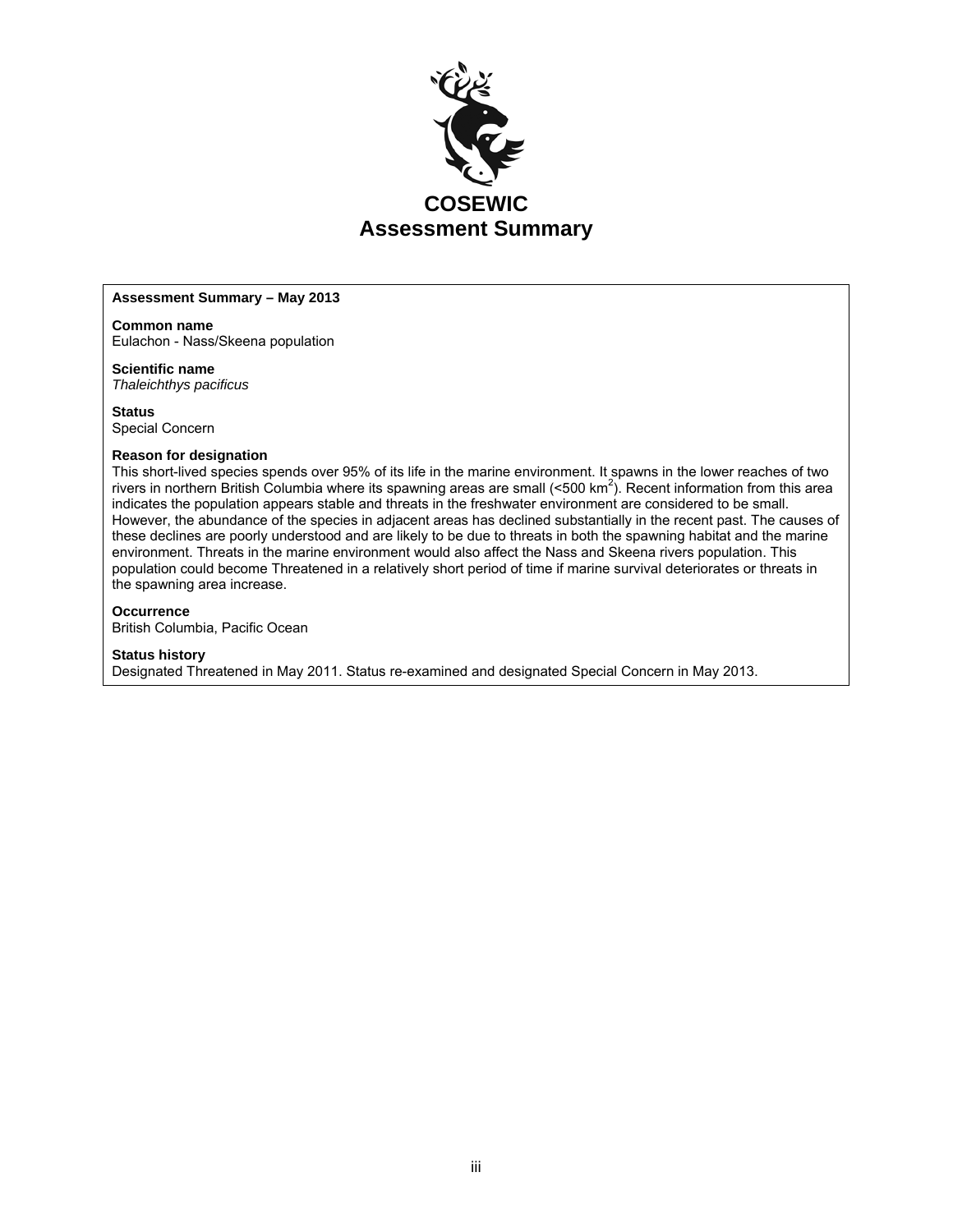

# **Eulachon**  *Thaleichthys pacificus*

Nass/Skeena population

# **Wildlife Species Information**

The Eulachon *(Thaleichthys pacificus)* is a species of smelt (Family Osmeridae, Order Osmeriformes). Eulachon are small fish, usually less than 20 cm total length with an adipose fin and long anal fin. Eulachon migrate to fresh water to spawn, but do not penetrate far upstream. They are mainly a marine species, spending over 95 percent of their lives in the sea. Juvenile Eulachon are difficult to distinguish from other smelt species but in adults there is a distinctive characteristic in the form of a group of concentric lines or 'striae' on the gill cover (operculum).

# **Distribution**

Within the entire range of Eulachon, from northern California to the eastern Bering Sea, there may be fewer than 100 rivers that support regular spawning runs. In British Columbia (BC) they occur in at least 38 rivers but many of these do not have regular spawning runs. A limited amount of genetic research indicates that there is reproductive isolation among some populations. These differences coupled with differences in run timing and location of source waters for Eulachon rivers suggest the species has 3 designatable units in Canada; the Nass/Skeena, the Central Pacific Coast, and the Fraser river.

# **Habitat**

Throughout their range Eulachon spawn mainly in coastal rivers that are associated with glaciers or snowpacks and which contribute to strong spring freshets. There are no established populations spawning in rivers draining coastal islands, such as Vancouver Island, or any others in BC. Mildly adhesive eggs are deposited in spring on river bottom sediments. In most rivers the eggs may move during incubation, so spawning habitats within rivers may encompass much of the river bottom. Incubation time is temperature-dependent and they incubate for about 2-8 weeks in the lower reaches of rivers. Immediately after hatching, yolk sac larvae are rapidly flushed into coastal estuarine waters. In the sea, Eulachon are found on shelf waters usually close to the bottom, often in depths of 50-200m.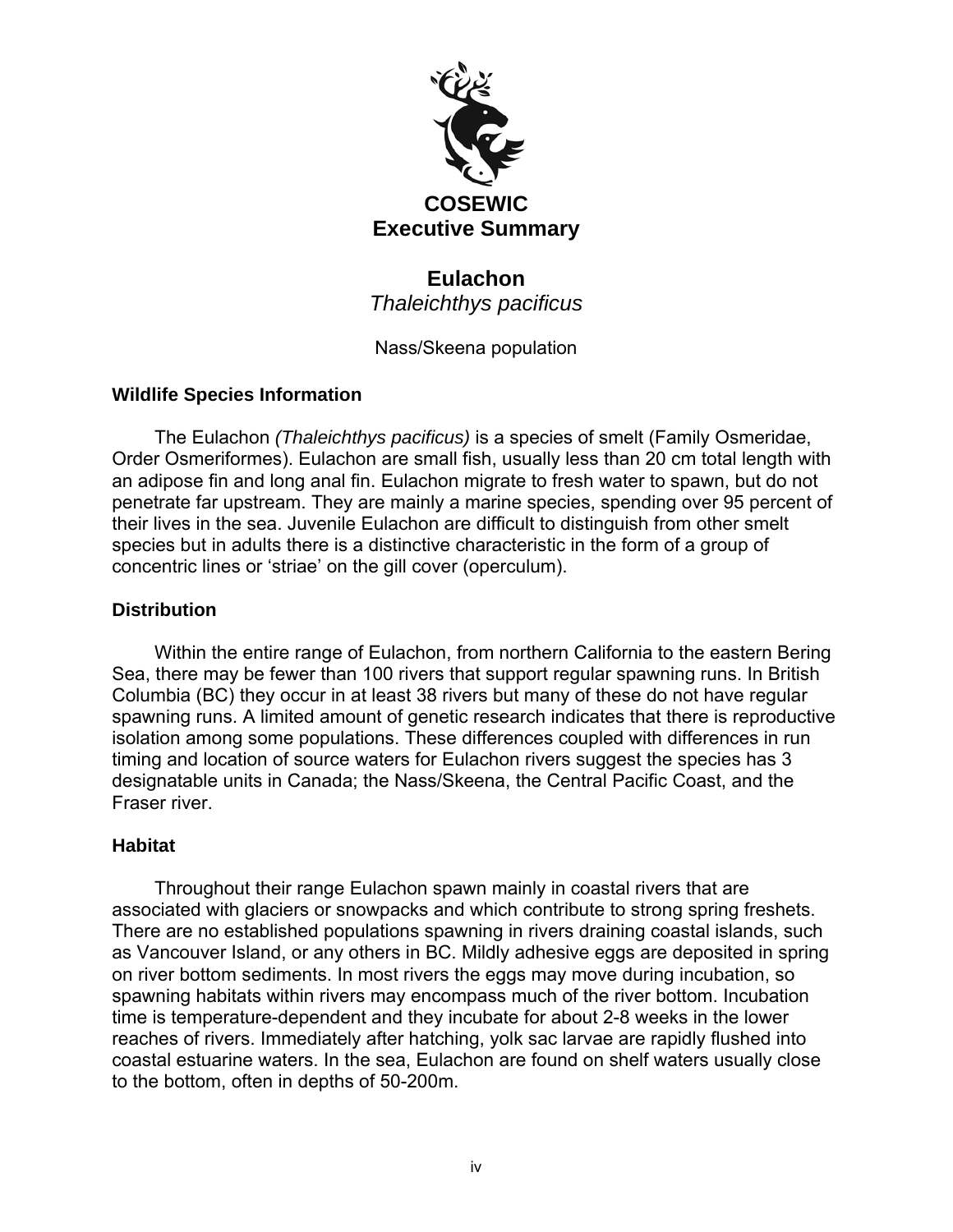# **Biology**

Eulachon have exceptionally high lipid content, with about 20% of the wet weight being fatty tissue. This may be the highest of any known marine fish species. Generally Eulachon go unnoticed during the marine phase of their lives except when they are taken incidentally by trawl gear. The factors controlling their marine distribution are not understood. There are few morphological differences among populations throughout their range. Eulachon are semelparous (i.e. they spawn once then die) and most spawn at age 3.

# **Population Sizes and Trends**

There are no population size estimates or a quantitative index of abundance available for the Nass/Skeena population. However, catches in the Nass River over the past 60 years have averaged approximately 200 t annually with no temporal trend. At an average weight of 34 g per fish, this suggests catch numbers of approximately 4.25 million fish. The catch contains both pre-spawn and post-spawn fish of both sexes. That the catch trend has been stable over a considerable period of time suggests a large number of fish are able to reproduce and thus the annual run size is considerably higher than 4.25 million fish. Over the past 3 years, 2010-2012, the catches have been above average. It should be noted that the current abundance of Eulachon in the Nass River are most likely lower than 150 – 200 years ago. The largest estimated catches were in the range of 2000 t annually in the early 1840s. However, by the early 1900s, annual catches appear to have stabilized at the 200-500 t range.

It is clear that Eulachon abundance in adjacent populations in Canada and the US, including southeast Alaska, have declined considerably in recent years. The Nass/Skeena population is unique in appearing to be relatively stable while other populations have declined.

# **Threats and Limiting Factors**

Eulachon are mainly a marine species, spending more than 95% of their lives in the sea and only using freshwater during spawning, egg, and larval stages. There is little human activity in the reaches of the Nass and Skeena Rivers that is likely to disturb Eulachon spawning. Eulachon are an ideal prey species because of their high lipid content. However, little is known about the effect of predation on Nass and Skeena river Eulachon. Eulachon are caught as bycatch in some fisheries, especially with bottom trawls, and bycatch has been implicated as a threat. However, such bycatch is small relative to Eulachon biomass estimates in the sea. Systematic change in the ocean climate in recent decades cannot be excluded as a plausible explanation for some of the observed reduction in Eulachon abundance in adjacent populations, but the evidence for this is circumstantial.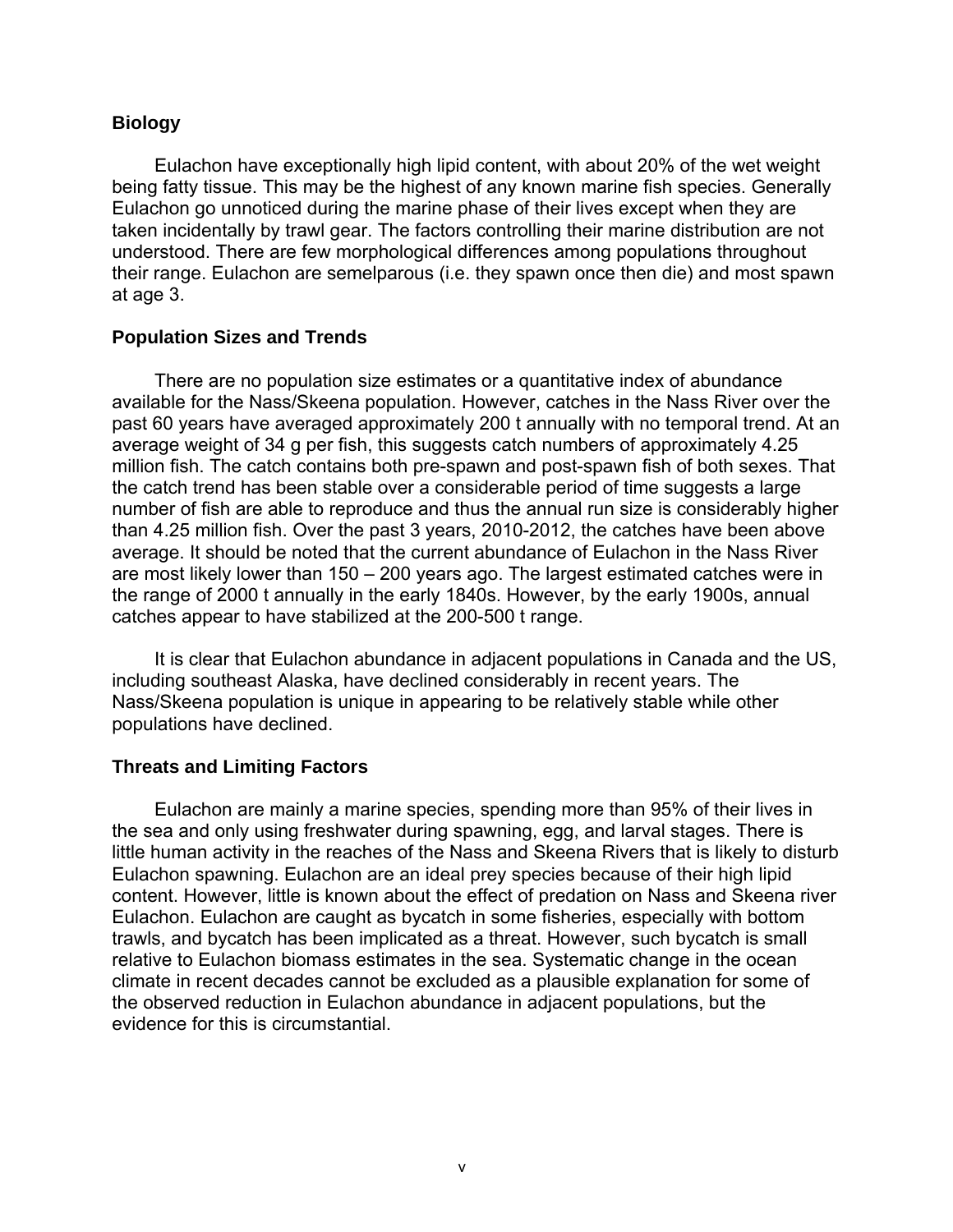# **Special Significance**

The Eulachon has a unique and vitally important place in most First Nations communities on the British Columbia coast. The products of Eulachon harvest include fresh, dried, smoked, salted, and frozen whole fish; however, the product of greatest cultural, economic, nutritional, and social value is indisputably called 'grease' or the oil rendered from the fish. Distributed widely in potlatches, traded with neighbouring Nations, and relied upon for its wealth of nutritional and medicinal uses, grease and grease-making has long been a tradition in almost all First Nations with spawning rivers located in their traditional territory.

For the Nisga'a people, the Nass River Eulachon were the 'saviour' fish, arriving to the harvesting areas at a time when food from the previous year's fishing, hunting and gathering was becoming depleted. The Nisga'a Obiyee (New Year) starts during the spring equinox with the migration of Eulachon into the lower Nass River (Ksi Lisims). To this day, the Nass River Eulachon fishery is still managed under the traditional Nisga'a laws governing resource use.

# **Existing Protection, Status, and Ranks**

The Province of British Columbia 'blue' listed Eulachon in 2000 and maintained the listing when it was reviewed in 2004. It is not clear if this listing has resulted in any action to address the imminent threats.

Eulachon has not been assessed by the International Union for Conservation of Nature (IUCN).

On March 16, 2010, the United States announced that it was listing the southern Eulachon DPS (distinct population segment) as threatened under the ESA (*Endangered Species Act*).

Since 1995, Fisheries and Oceans Canada (DFO) has taken five specific actions to protect Eulachon: (i) suspension of commercial Eulachon fisheries in the Fraser River; (ii) suspension of dredging during the Eulachon spawning season in the lower Fraser River; (iii) closure of the shrimp fishery in Queen Charlotte Sound; (iv) adoption of 'Eulachon action levels' by DFO management that warn of possible shrimp fishing closures when the allowed cumulative Eulachon bycatch level is reached; (v) requirement of mandatory 'BRD's – or 'bycatch reduction devices' installed in shrimp trawls to reduce fish by-catch.

In response to Nisga'a concerns, commencing in 2008 DFO also closed the shrimp trawl fishery in those waters of Subareas 3-12 and 3-18 from February 1 to March 31 to avoid interaction with schooling adult Eulachon returning to spawn in the Nass River. This closure is to be reviewed annually with industry and First Nations, considering expected Eulachon returns.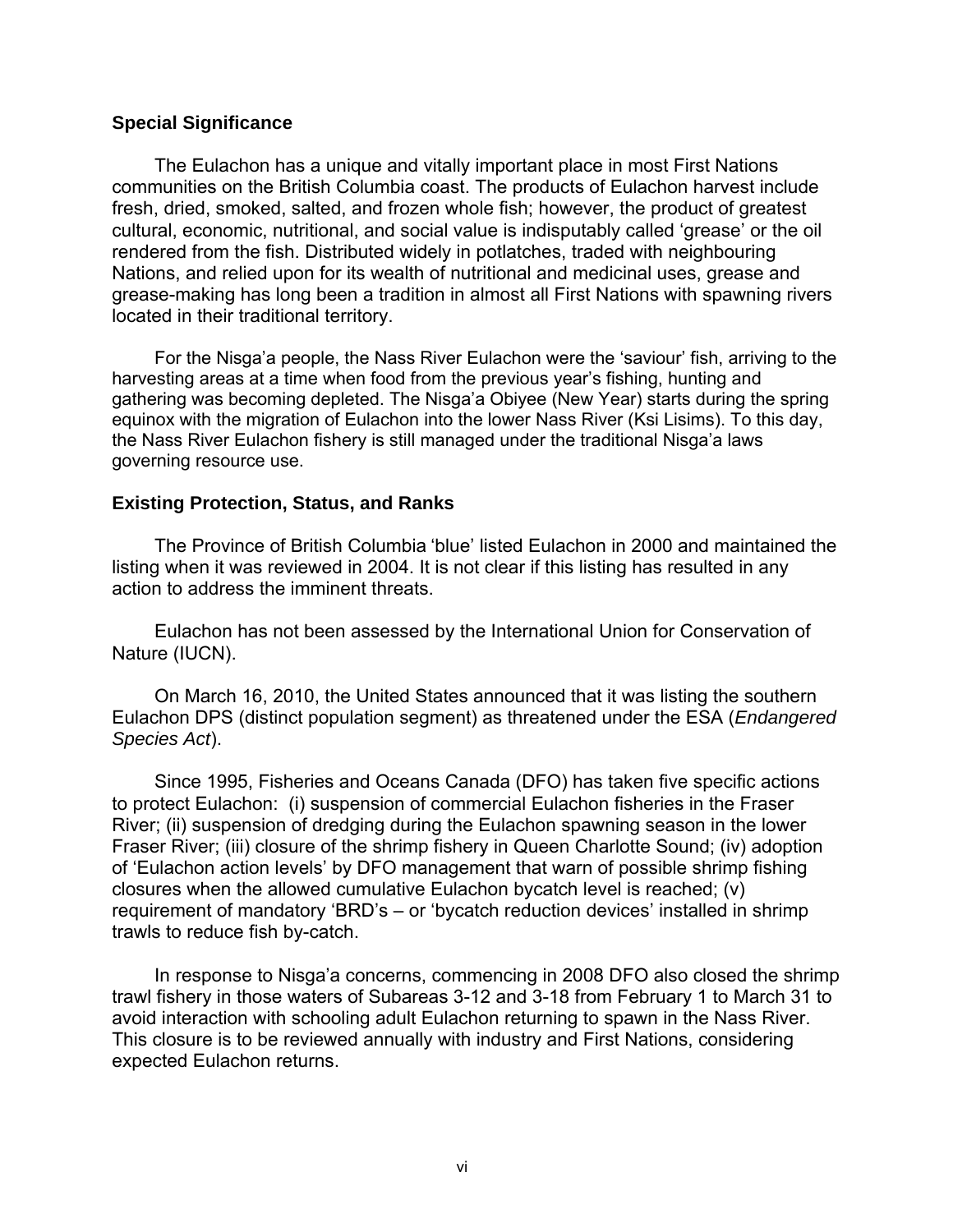# **TECHNICAL SUMMARY – Nass/Skeena population**

*Thaleichthys pacificus*  Eulachon Nass/Skeena Rivers population Eulakane Population des rivières Nass et Skeena Range of Occurrence in Canada : British Columbia, Pacific ocean

## **Demographic Information**

| Generation time (usually average age of parents in the population;<br>indicate if another method of estimating generation time indicated in<br>the IUCN guidelines(2008) is being used)                                               | 3 yrs         |
|---------------------------------------------------------------------------------------------------------------------------------------------------------------------------------------------------------------------------------------|---------------|
| Is there an [observed, inferred, or projected] continuing decline in<br>number of mature individuals?                                                                                                                                 | No            |
| Estimated percent of continuing decline in total number of mature<br>individuals within [5 years or 2 generations]                                                                                                                    | Stable        |
| [Observed, estimated, inferred, or suspected] percent [reduction or<br>increase] in total number of mature individuals over the last [10<br>years, or 3 generations].                                                                 | Stable        |
| [Projected or suspected] percent [reduction or increase] in total<br>number of mature individuals over the next [10 years, or 3<br>generations].                                                                                      | Not estimated |
| [Observed, estimated, inferred, or suspected] percent [reduction or<br>increase] in total number of mature individuals over any [10 years, or<br>3 generations] period, over a time period including both the past and<br>the future. | Not estimated |
| Are the causes of the decline clearly reversible and understood and<br>ceased?                                                                                                                                                        | N/A           |
| Are there extreme fluctuations in number of mature individuals?                                                                                                                                                                       | No            |

### **Extent and Occupancy Information**

<span id="page-6-1"></span><span id="page-6-0"></span> $\overline{a}$ 

| Unknown   |
|-----------|
| 156 $km2$ |
|           |
| No        |
| N/A       |
| N/A       |
| No        |
| No        |
| N/A       |
| No        |
| No.       |
| N/A       |
| N/A       |
| No.       |
|           |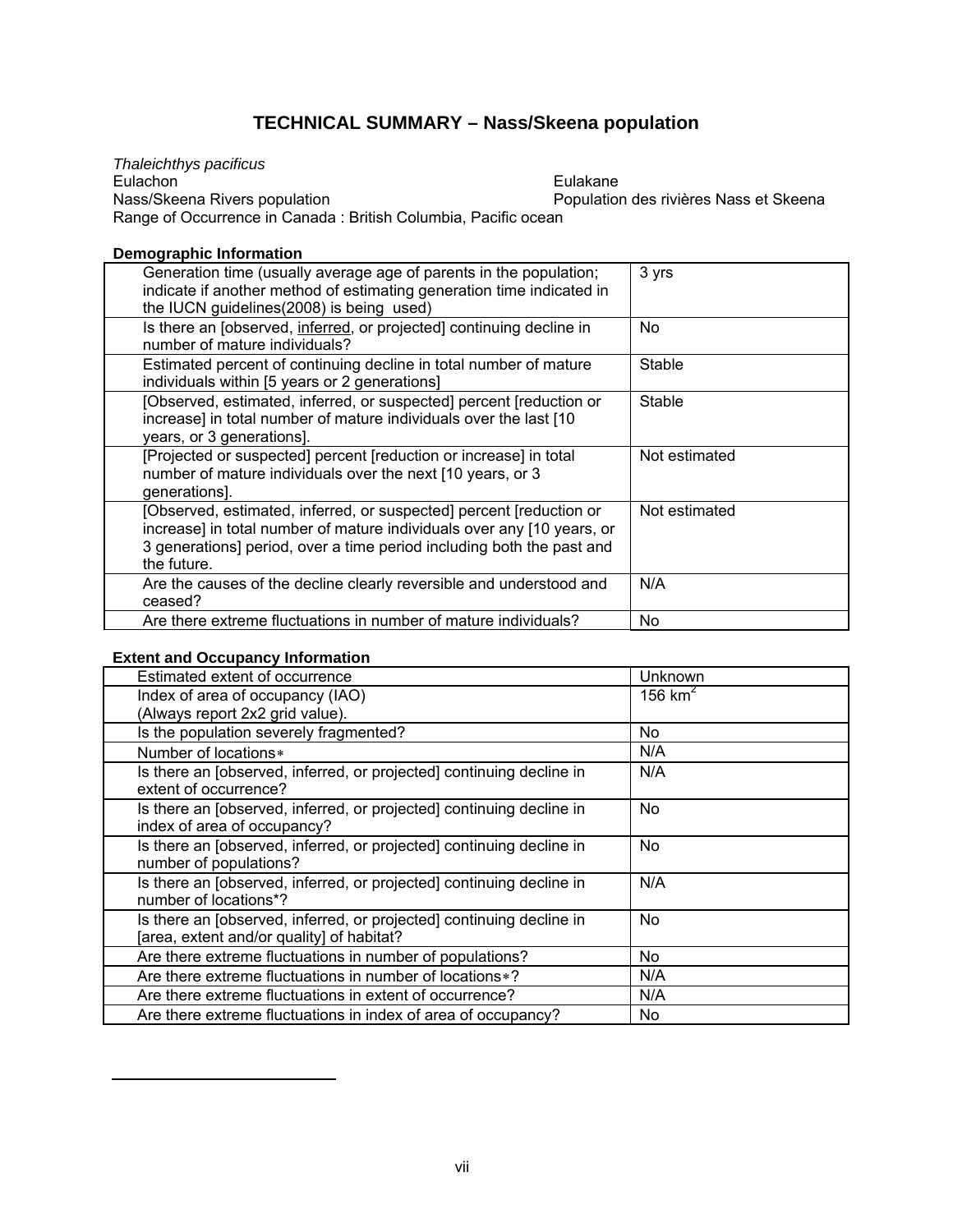#### **Number of Mature Individuals (in each population)**

| <b>Population</b>                                                | N Mature Individuals |
|------------------------------------------------------------------|----------------------|
| Based on an average catch of 200 t and an average weight of 34 g |                      |
| Total                                                            | > 4,000,000          |

#### **Quantitative Analysis**

| Probability of extinction in the wild is at least [20% within 20 years or 5 | l Not Done |
|-----------------------------------------------------------------------------|------------|
| generations, or 10% within 100 years].                                      |            |

#### **Threats (actual or imminent, to populations or habitats)**

Eulachon are mainly a marine species, spending more than 95% of their lives in the sea and only using freshwater during spawning, egg, and larval stages. There is little human activity in the lower reaches of the Nass and Skeena Rivers that is likely to disturb Eulachon spawning. Eulachon are an ideal prey species because of their high lipid content. However, little is known about the effect of predation on Nass and Skeena River Eulachon. Eulachon are caught as bycatch in some fisheries, especially with bottom trawls, and bycatch has been implicated as a threat. However, such bycatch is small relative to Eulachon biomass estimates in the sea. Systematic change in the ocean climate in recent decades cannot be excluded as a plausible explanation for some of the observed reduction in Eulachon abundance in adjacent populations, but the evidence for this is circumstantial.

#### **Rescue Effect (immigration from outside Canada)**

| Status of outside population(s)?                      | Populations in Southeast<br>Alaska are considered to be<br>in poor condition as are<br>other populations in Canada.<br>Little is known about<br>linkages between Eulachon<br>populations across the<br>Canada/USA (Alaska)<br>border |
|-------------------------------------------------------|--------------------------------------------------------------------------------------------------------------------------------------------------------------------------------------------------------------------------------------|
| Is immigration known or possible?                     | No.                                                                                                                                                                                                                                  |
| Would immigrants be adapted to survive in Canada?     | Yes                                                                                                                                                                                                                                  |
| Is there sufficient habitat for immigrants in Canada? | Yes                                                                                                                                                                                                                                  |
| Is rescue from outside populations likely?            | No                                                                                                                                                                                                                                   |

### **Data Sensitive Species**

| data sensitive species?<br>this<br>Is<br>-<br>đ | Νú |
|-------------------------------------------------|----|

#### **Status History**

|  | Designated Threatened in May 2011. Status re-examined and designated Special Concern in May 2013. |
|--|---------------------------------------------------------------------------------------------------|
|  |                                                                                                   |

#### **Status and Reasons for Designation:**

| Status:         | Alpha-numeric code: |
|-----------------|---------------------|
| Special Concern | N/A                 |

### **Reasons for designation:**

This short-lived species spends over 95% of its life in the marine environment. It spawns in the lower reaches of two rivers in northern British Columbia where its spawning areas are small (<500 km<sup>2</sup>). Recent information from this area indicates the population appears stable and threats in the freshwater environment are considered to be small. However, the abundance of the species in adjacent areas has declined substantially in the recent past. The causes of these declines are poorly understood and are likely to be due to threats in both the spawning habitat and the marine environment. Threats in the marine environment would also affect the Nass and Skeena rivers population. This population could become Threatened in a relatively short period of time if marine survival deteriorates or threats in the spawning area increase.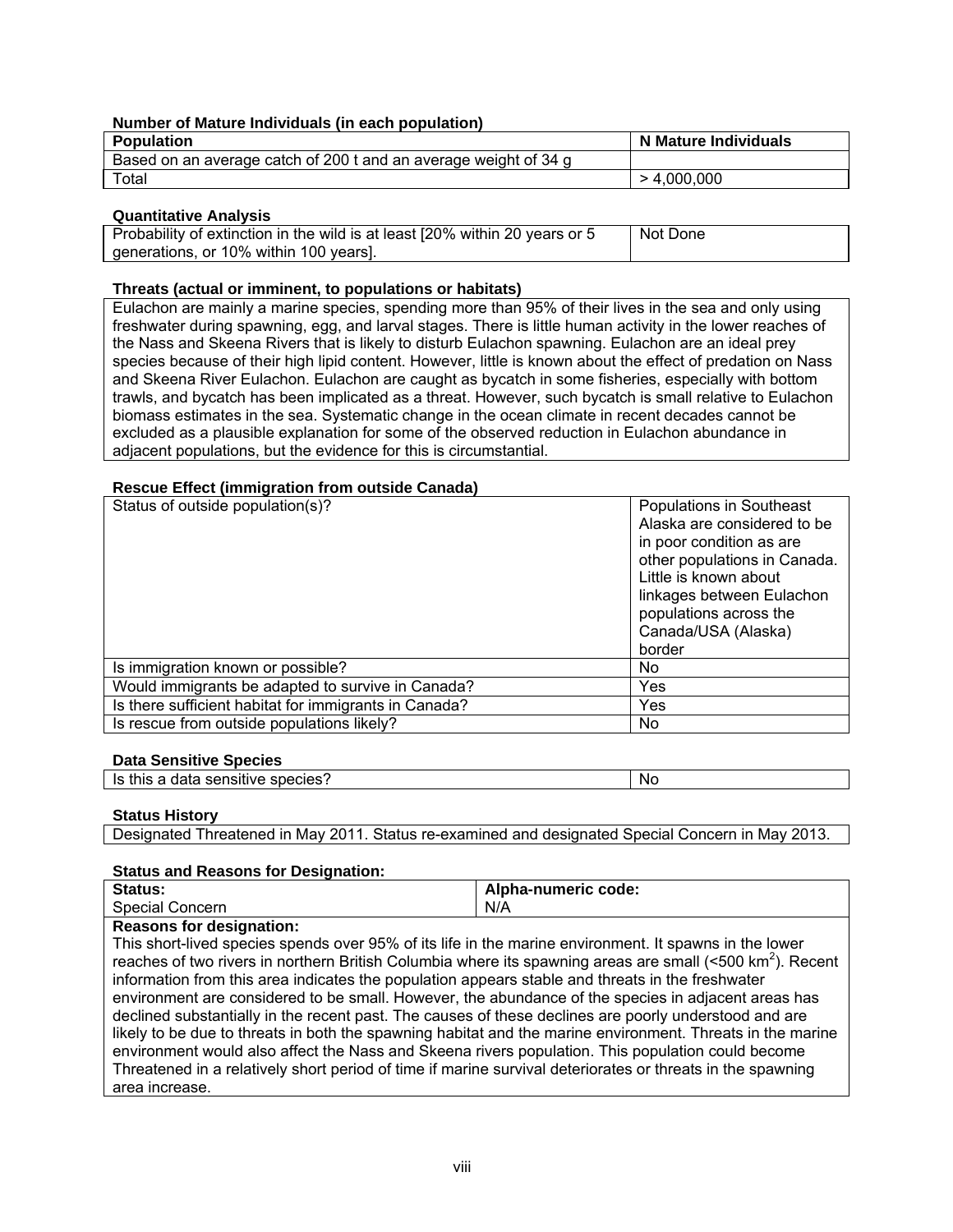## **Applicability of Criteria**

Criterion A (Decline in Total Number of Mature Individuals): Does not apply. Recent run sizes appear to be stable.

Criterion B (Small Distribution Range and Decline or Fluctuation): Does not apply. Recent run sizes and habitat appear to be stable.

Criterion C (Small and Declining Number of Mature Individuals): Does not apply, population size exceeds threshold.

Criterion D (Very Small or Restricted Population): Does not apply.

Criterion E (Quantitative Analysis): Not done.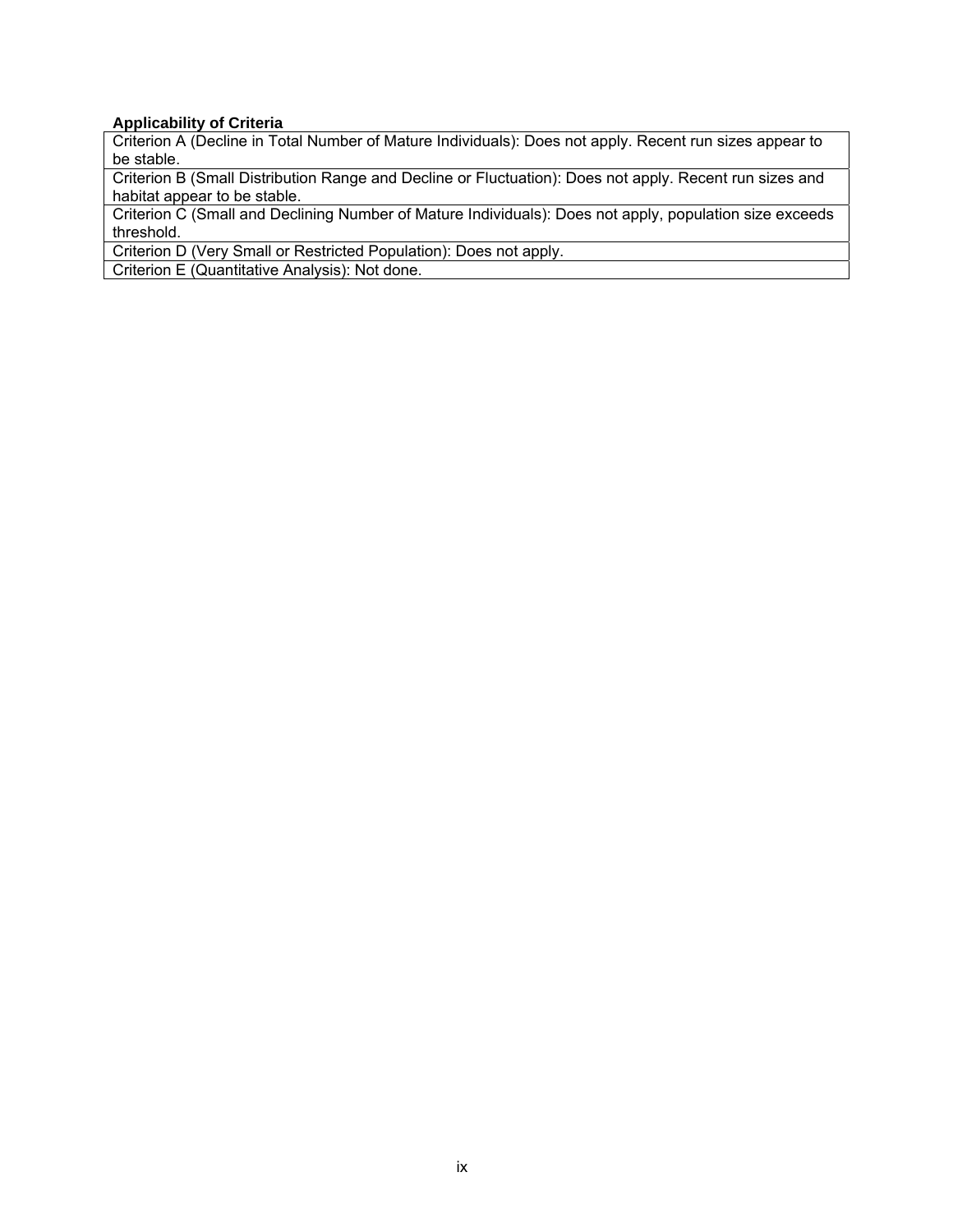## **PREFACE**

Eulachon in Canada were first assessed by COSEWIC in May 2011. Three designatable units (DU) were assessed, the Nass/Skeena, the Central BC Coast, and the Fraser River. An abundance index based on the First Nations fishery catch per unit effort was an important component of the Nass/Skeena assessment. The index indicated there had been a decline of 48% in catch per unit effort over three generations. Although not statistically significant (p=0.24), this observation contributed to a recommended status of Threatened for this population. Subsequent to the COSEWIC meeting, the Chair of COSEWIC received a letter from the Nisga'a Lisims Government (Stevent, H.M. 2011 pers. comm.) that asserted Eulachon in the Nass and Skeena rivers should be separate DUs and that the fishing effort data used in the catch per unit effort index was not appropriate for this purpose. This information was not available to COSEWIC at the time of the original assessment and had the potential to alter the recommended status. According to Section 24 of *SARA,* COSEWIC must review the classification of a wildlife species if there is reason to believe its status might have changed. COSEWIC, therefore, reviewed the new information at its November, 2011 Species Assessment Meeting and concluded that that the original population structure grouping Eulachon in the Nass and Skeena rivers as a single DU was appropriate, but that a change in status was possible given the new information regarding fishing effort. As a result, COSEWIC agreed that the Nass/Skeena Population of Eulachon should be reassessed.

This report contains the information needed for the reassessment. It makes extensive reference to the original COSEWIC assessment for sections on Species Information, Distribution, and Biology. The sections on Population Sizes and Trends, Rescue Effect, Threats and Limiting Factors have been rewritten to include up-to-date and appropriate information on the Nass/Skeena populations. The contributions of Cheryl Stephens of the Nisga'a Lisims Government and Robert Bocking of LGL Limited to this report are gratefully acknowledged.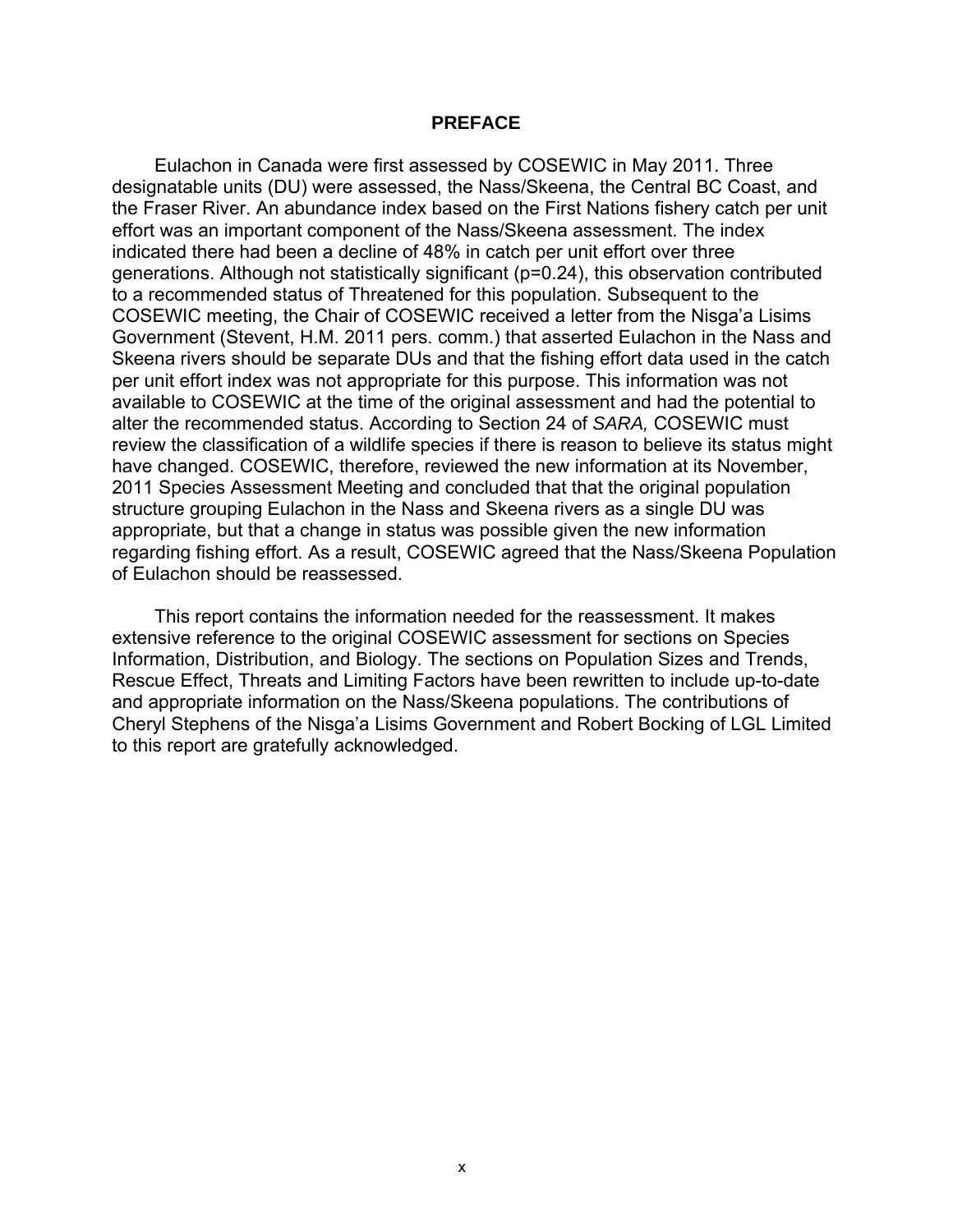

#### **COSEWIC HISTORY**

The Committee on the Status of Endangered Wildlife in Canada (COSEWIC) was created in 1977 as a result of a recommendation at the Federal-Provincial Wildlife Conference held in 1976. It arose from the need for a single, official, scientifically sound, national listing of wildlife species at risk. In 1978, COSEWIC designated its first species and produced its first list of Canadian species at risk. Species designated at meetings of the full committee are added to the list. On June 5, 2003, the *Species at Risk Act* (SARA) was proclaimed. SARA establishes COSEWIC as an advisory body ensuring that species will continue to be assessed under a rigorous and independent scientific process.

#### **COSEWIC MANDATE**

The Committee on the Status of Endangered Wildlife in Canada (COSEWIC) assesses the national status of wild species, subspecies, varieties, or other designatable units that are considered to be at risk in Canada. Designations are made on native species for the following taxonomic groups: mammals, birds, reptiles, amphibians, fishes, arthropods, molluscs, vascular plants, mosses, and lichens.

#### **COSEWIC MEMBERSHIP**

COSEWIC comprises members from each provincial and territorial government wildlife agency, four federal entities (Canadian Wildlife Service, Parks Canada Agency, Department of Fisheries and Oceans, and the Federal Biodiversity Information Partnership, chaired by the Canadian Museum of Nature), three non-government science members and the co-chairs of the species specialist subcommittees and the Aboriginal Traditional Knowledge subcommittee. The Committee meets to consider status reports on candidate species.

#### **DEFINITIONS (2013**)

|                         | 147 I J J                                                                                                                                                                                                                                                                                                                                       |
|-------------------------|-------------------------------------------------------------------------------------------------------------------------------------------------------------------------------------------------------------------------------------------------------------------------------------------------------------------------------------------------|
| <b>Wildlife Species</b> | A species, subspecies, variety, or geographically or genetically distinct population of animal,<br>plant or other organism, other than a bacterium or virus, that is wild by nature and is either<br>native to Canada or has extended its range into Canada without human intervention and<br>has been present in Canada for at least 50 years. |
| Extinct $(X)$           | A wildlife species that no longer exists.                                                                                                                                                                                                                                                                                                       |
| Extirpated (XT)         | A wildlife species no longer existing in the wild in Canada, but occurring elsewhere.                                                                                                                                                                                                                                                           |
| Endangered (E)          | A wildlife species facing imminent extirpation or extinction.                                                                                                                                                                                                                                                                                   |
| Threatened (T)          | A wildlife species likely to become endangered if limiting factors are not reversed.                                                                                                                                                                                                                                                            |
| Special Concern (SC)*   | A wildlife species that may become a threatened or an endangered species because of a<br>combination of biological characteristics and identified threats.                                                                                                                                                                                      |
| Not at Risk (NAR)**     | A wildlife species that has been evaluated and found to be not at risk of extinction given the<br>current circumstances.                                                                                                                                                                                                                        |
| Data Deficient (DD)***  | A category that applies when the available information is insufficient (a) to resolve a<br>species' eligibility for assessment or (b) to permit an assessment of the species' risk of<br>extinction.                                                                                                                                            |

- \* Formerly described as "Vulnerable" from 1990 to 1999, or "Rare" prior to 1990.
- \*\* Formerly described as "Not In Any Category", or "No Designation Required."
- \*\*\* Formerly described as "Indeterminate" from 1994 to 1999 or "ISIBD" (insufficient scientific information on which to base a designation) prior to 1994. Definition of the (DD) category revised in 2006.

| Environment<br>Canada               | Environnement<br>Canada         |
|-------------------------------------|---------------------------------|
| <b>Canadian Wildlife</b><br>Service | Service canadien<br>de la faune |



The Canadian Wildlife Service, Environment Canada, provides full administrative and financial support to the COSEWIC Secretariat.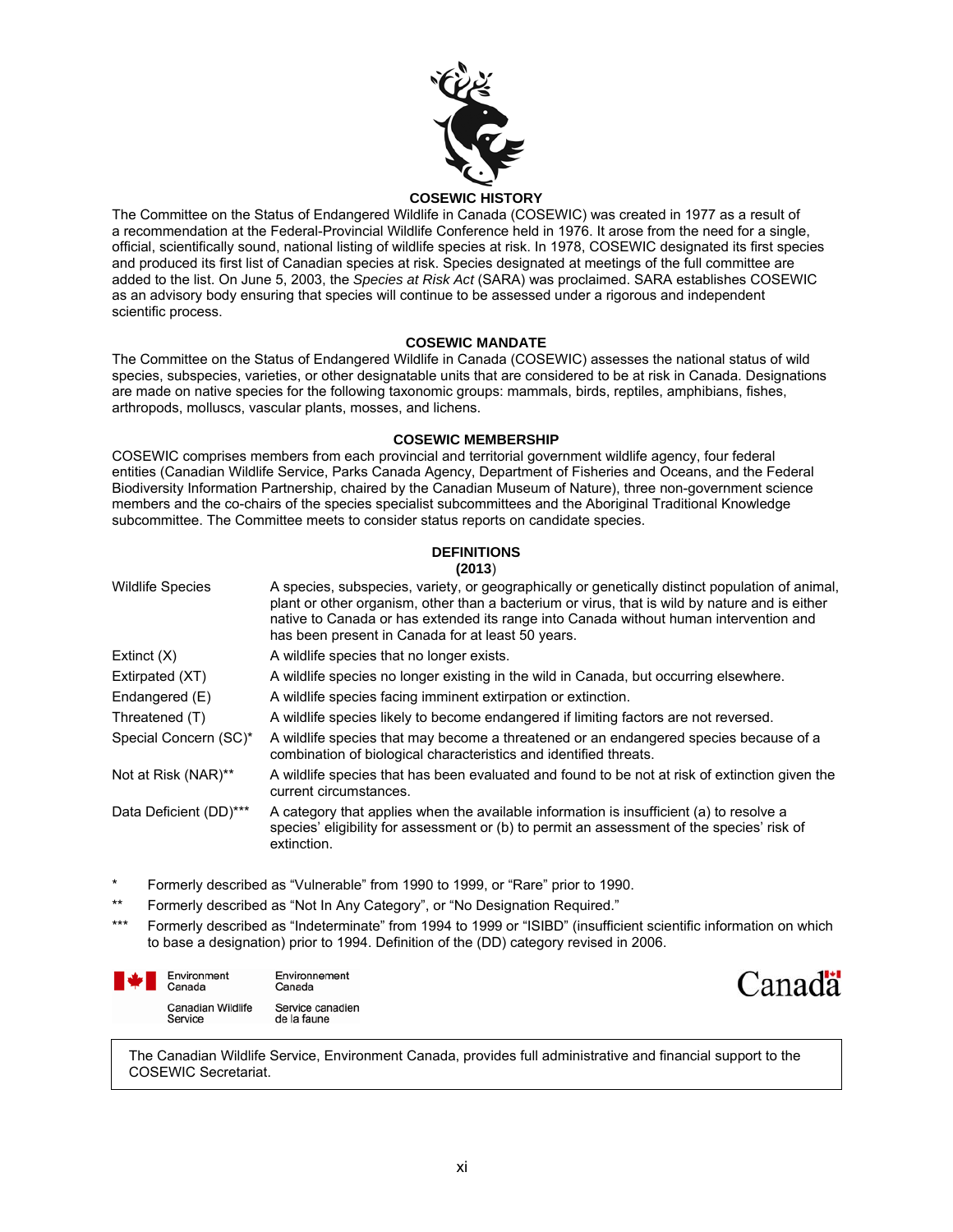# **COSEWIC Status Report**

on the

# **Eulachon**  *Thaleichthys pacificus*

Nass/Skeena population

**in Canada** 

2013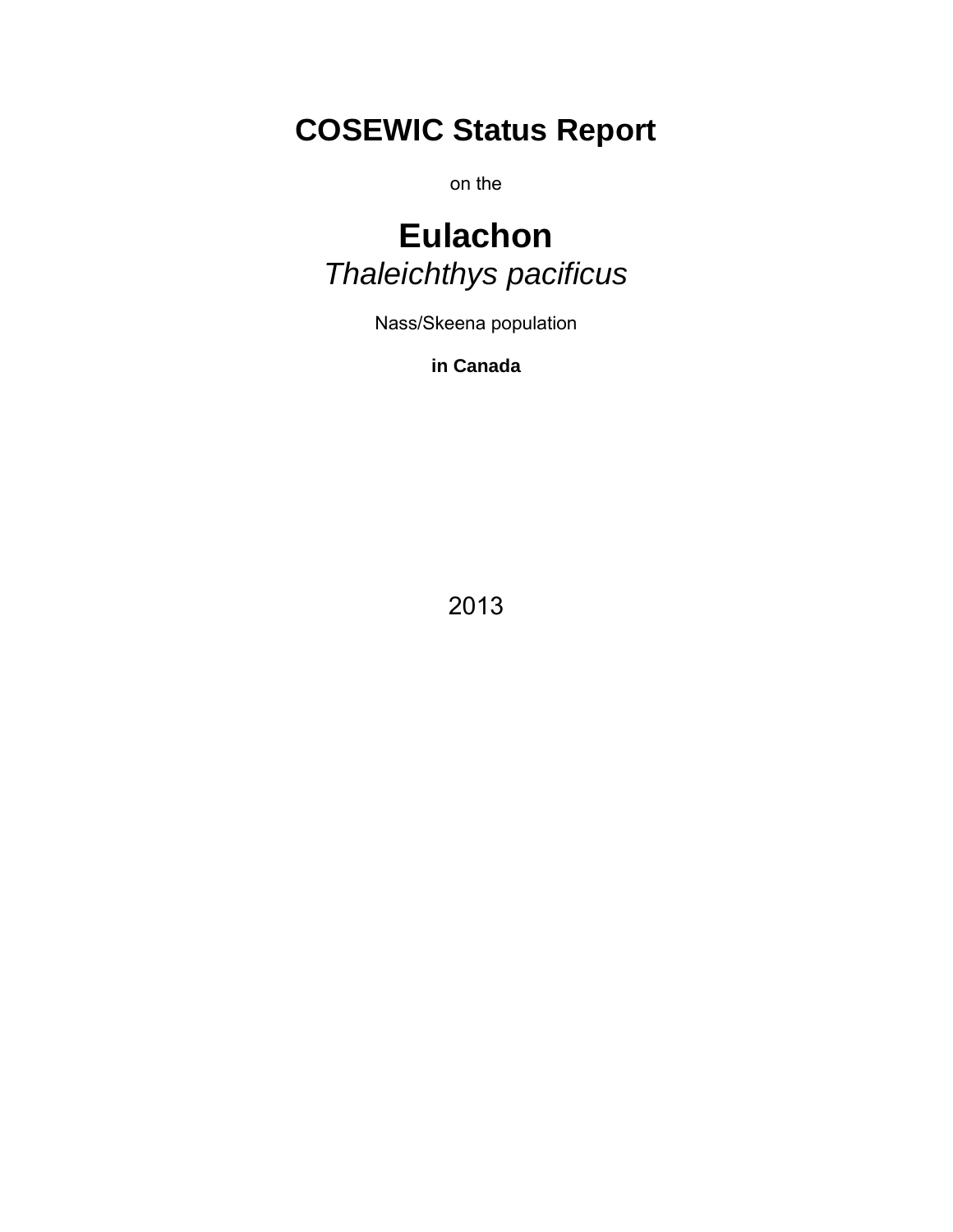# **TABLE OF CONTENTS**

# **List of Figures**

|           | Figure 1. Spawning area for Eulachon in the Nass River, a linear distance of 24 km4                                                                                                                                                                                                                                                                                                                       |
|-----------|-----------------------------------------------------------------------------------------------------------------------------------------------------------------------------------------------------------------------------------------------------------------------------------------------------------------------------------------------------------------------------------------------------------|
|           | Figure 2. Eulachon spawning areas in the Skeena River (17.5 km) and its tributaries                                                                                                                                                                                                                                                                                                                       |
|           | Figure 3. Trends in offshore biomass indices from (a) the west coast of Vancouver<br>Island shrimp survey, (b) the Queen Charlotte Sound shrimp survey, and (c)<br>the Hecate Strait groundfish assemblage survey. The insert in Panel A show<br>the approximate geographic areas for the three biomass estimates. Figures<br>(a) and (b) are adapted from DFO (2009). Figure (c) is from Sinclair et al. |
| Figure 4. | First Nations catch (t) of Eulachon in the Nass River, 1953-2012. Catch data<br>were not available for years with missing bars. Data from 1953-1996 were<br>taken from Moody (2008), and data for 1997 - 2012 were provided by LGL<br>Limited.<br>10                                                                                                                                                      |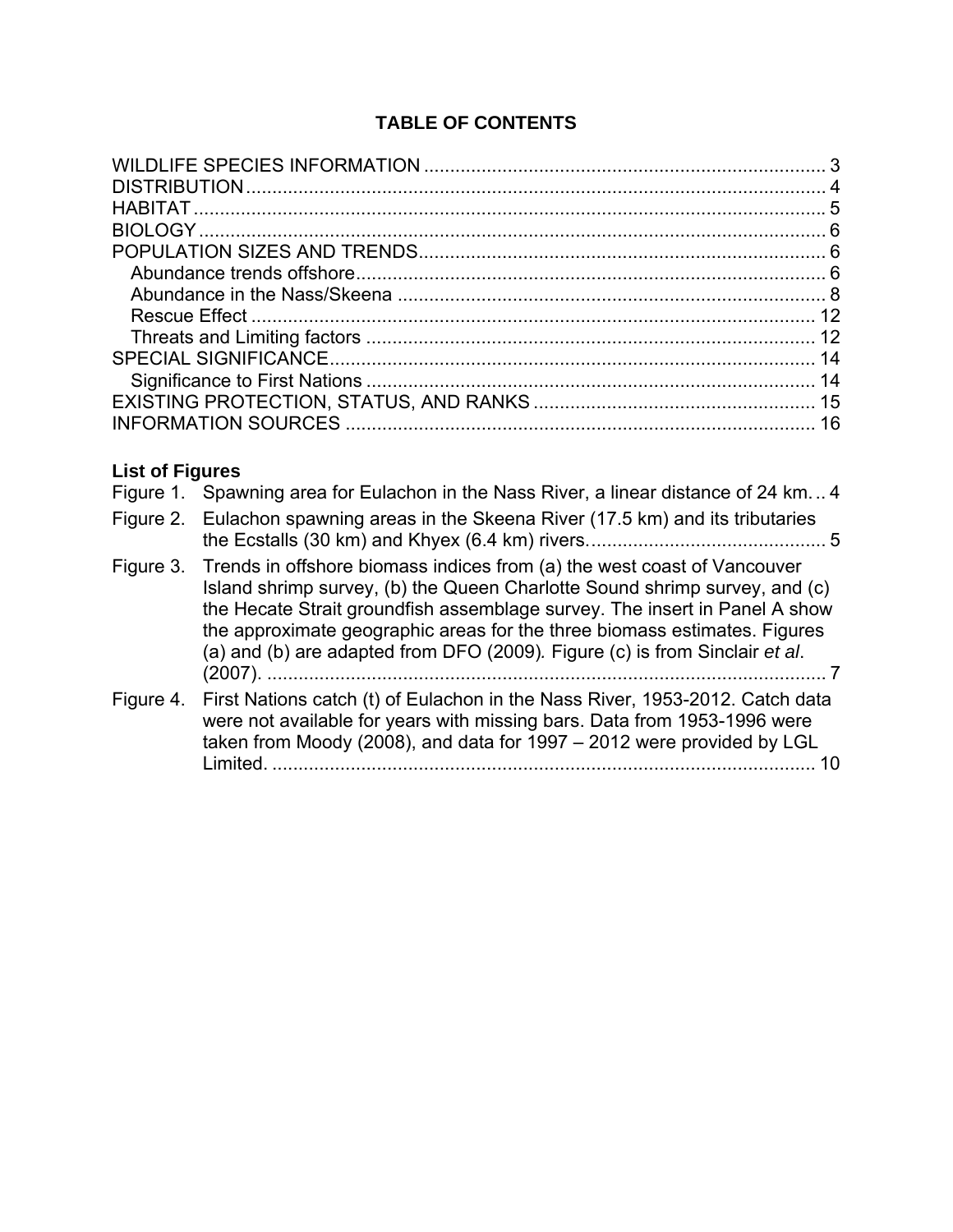# **WILDLIFE SPECIES INFORMATION**

See COSEWIC (2011).

<span id="page-13-0"></span>The Nisga'a Lisims Government (Stevens, H.M. 2011 pers. comm.) asked that COSEWIC consider that the Nass River Eulachon should be in a separate designatable unit (DU) from the Skeena based on genetic data in Beacham *et al*. 2005 and what has been done in the US (Department of Commerce 2010, Gustafson *et al*. 2012).

In the US, Eulachon are considered to exist in two Distinct Population Segments (DPS), a species designation similar to COSEWIC's designatable unit (DU) (Department of Commerce 2010, Gustafson *et al*. 2012). A southern DPS is located in the conterminous US between northern California and south of the Nass River (and north of the Skeena). The northern DPS includes the Nass and Alaska rivers. Thus, the US assessment placed the Nass and Skeena rivers in separate DPSs. The available genetic data (mainly Beacham *et al*. 2005) and aspects of life history and biogeography were considered. Gustafson *et al*. 2011 note that the boundary between the southern and northern DPS is unclear and further research could lead to an alternative structure. A large determining factor in their paper was biogeographic, the boundary between the Alaska Coastal Downwelling Province and the transition zone between the Alaska and California currents. In their Figure 1, this boundary hits land between the mouths of the Nass and Skeena Rivers, even though the oceanographic process in question occurs well offshore and further south. They did not consider any further structure in Alaska since they were petitioned only to consider Eulachon in the conterminous US. As long as the boundary between the southern and northern DPS was somewhere in Canada, its precise location was moot (see Q&A in Department of Commerce 2010). They also concluded that a DPS structure where all eulachon rivers were distinct and significant was untenable.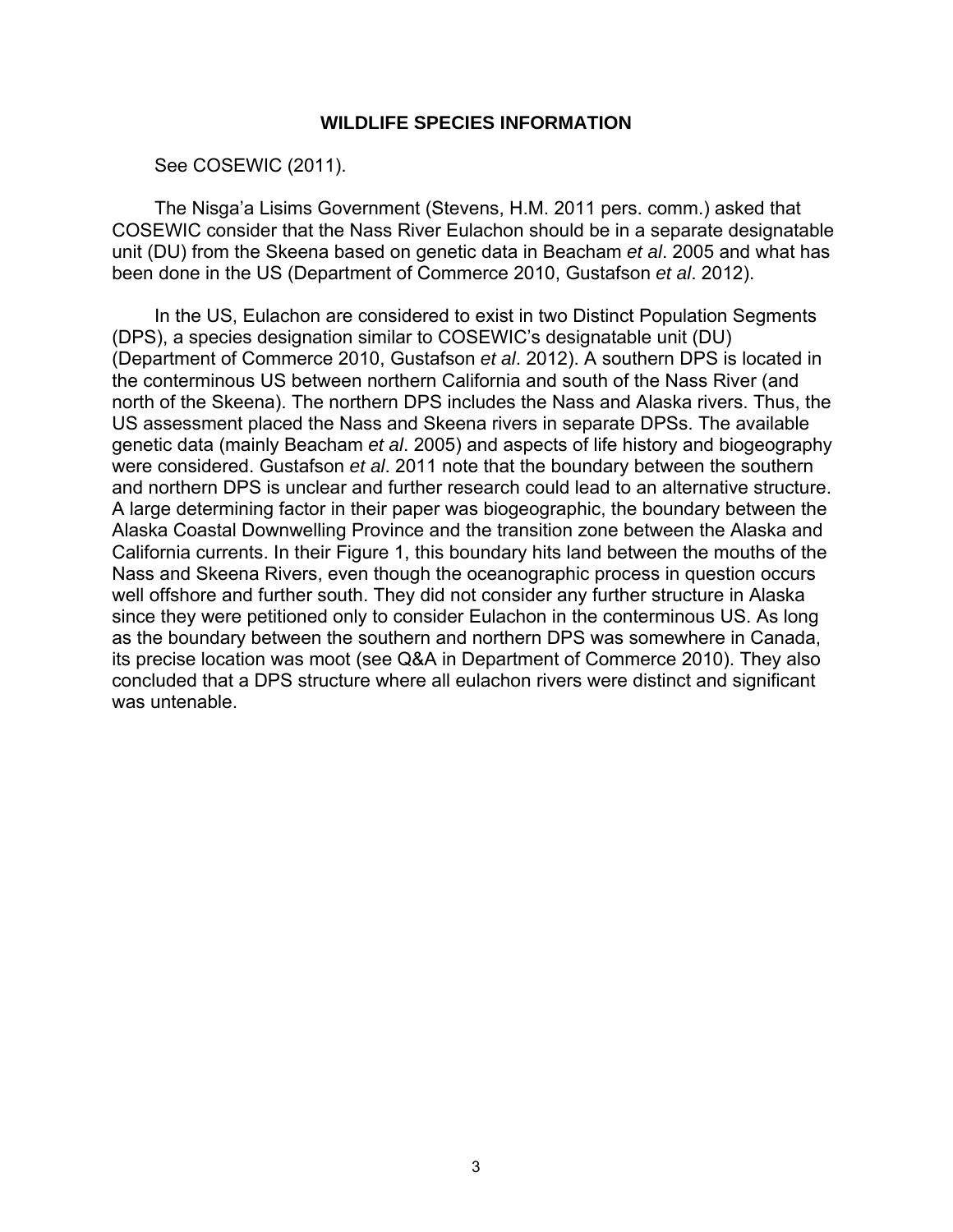

Figure 1. Spawning area for Eulachon in the Nass River, a linear distance of 24 km.

<span id="page-14-1"></span>COSEWIC used the same genetic data (Beacham *et al*. 2005) and a different biogeographic argument, that both rivers drain from the BC interior while the Central Coast DU rivers drain from the coastal mountains, when it grouped these 2 rivers (Nass and Skeena) together (COSEWIC 2011). At its November 2011 meeting, COSEWIC concluded that there was no new information that would lead to a change in the recommended DU structure for Eulachon in Canada.

# **DISTRIBUTION**

<span id="page-14-0"></span>See COSEWIC (2011).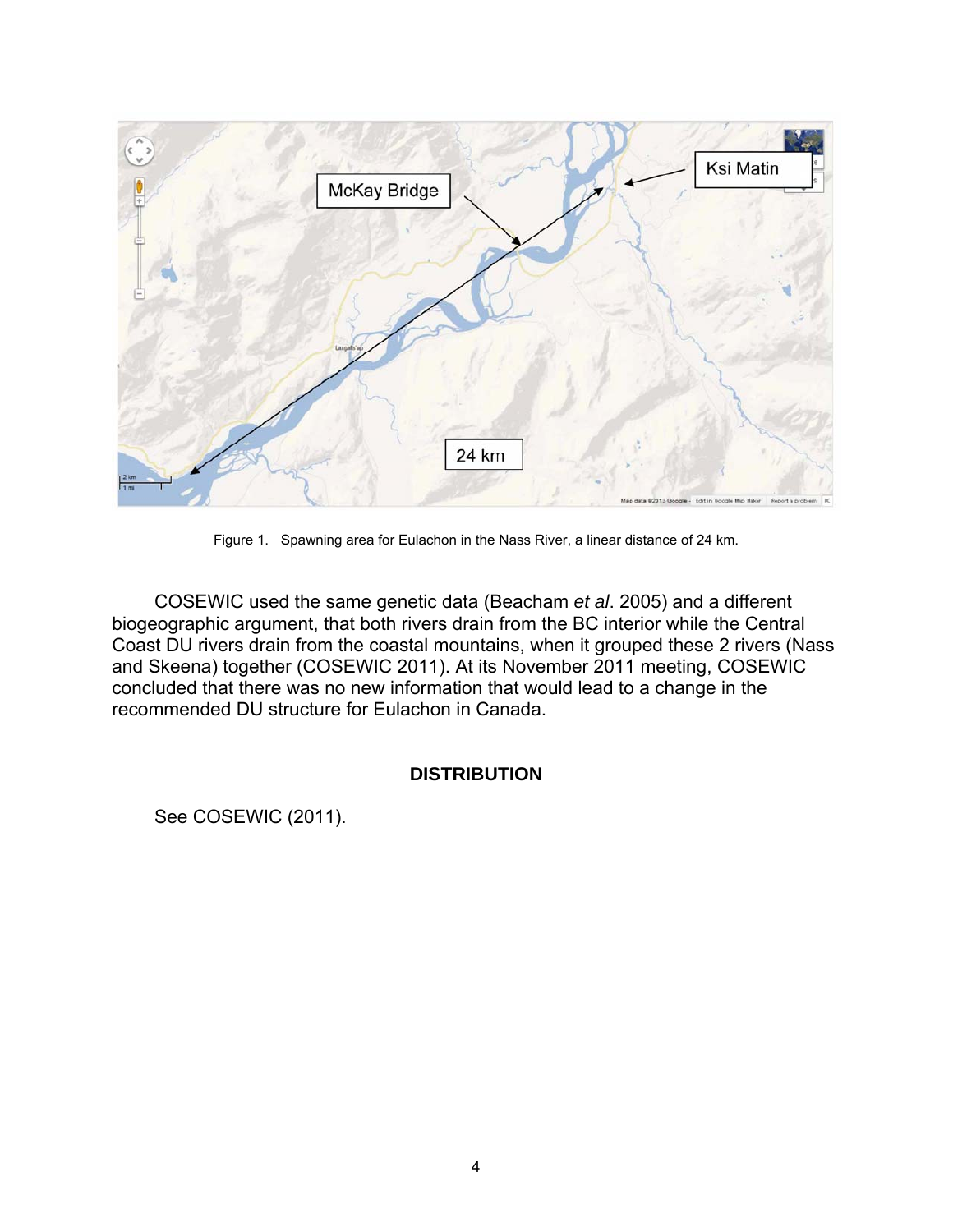# **HABITAT**

See COSEWIC (2011).

<span id="page-15-0"></span>Eulachon are believed to spawn in the Nass River from the estuary to as far upriver as the mouth of the Ksi Matin River, a reach of approximately 24 km (Noble *et al*. 2012, Figure 1). Eulachon spawn in the main stem of the Skeena River from the estuary to an upstream reach of approximately 17.5 km (Rolston 2010, Figure 2). Dependable spawning runs also occur in two tributaries of the Skeena River, the Ecstalls (30 km) and the Khyex (6.4 km). This is a total of 78 km of river where spawning occurs.

<span id="page-15-1"></span>

Figure 2. Eulachon spawning areas in the Skeena River (17.5 km) and its tributaries the Ecstalls (30 km) and Khyex (6.4 km) rivers.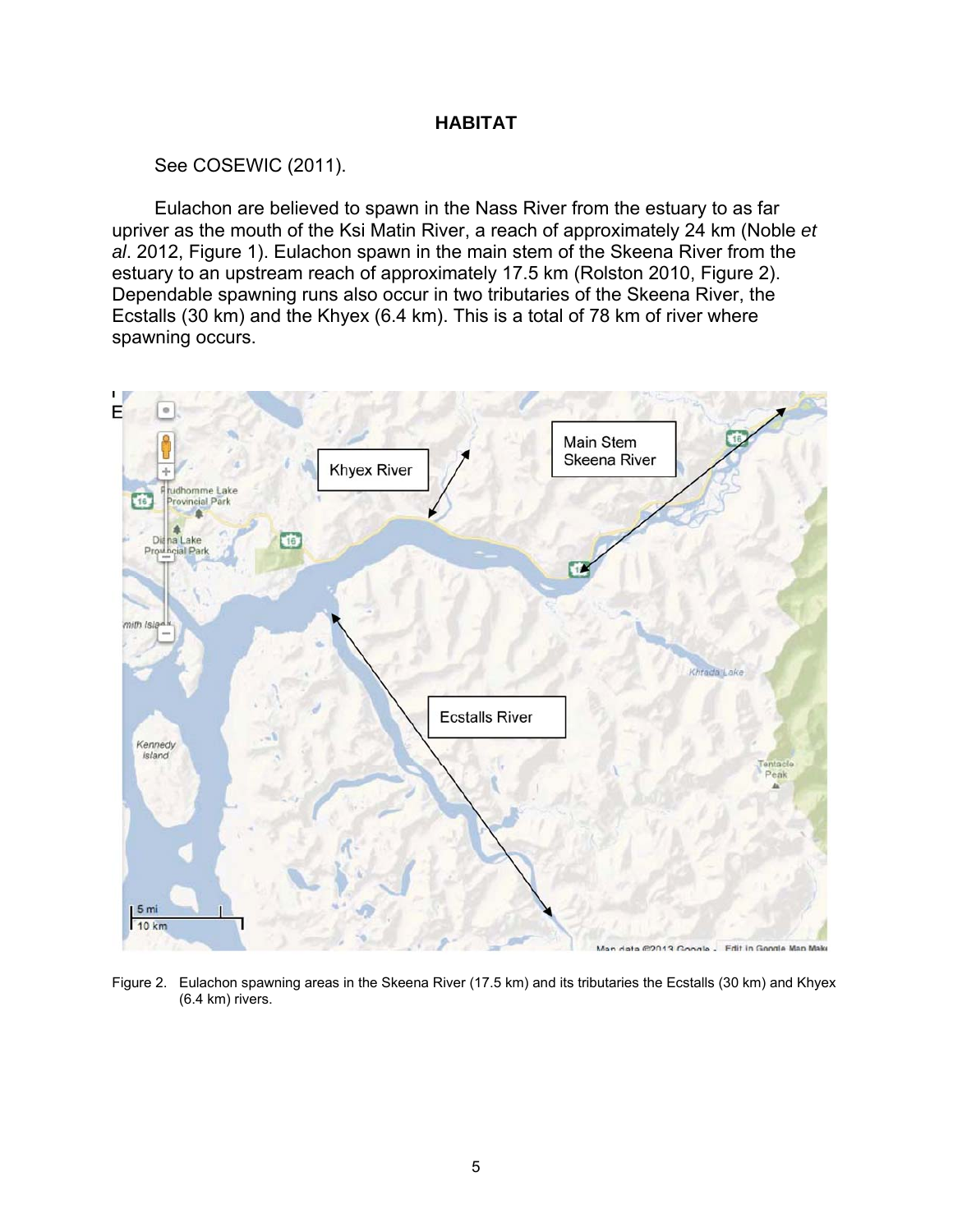The index of area of occupancy (IAO) is based on the smallest area required to complete the life cycle of the species (COSEWIC O&P Manual). In the case of Eulachon, this would be the spawning area. A rough approximation of the IAO using a 2 km by 2 km grid may be obtained by multiplying the linear reach of river by 2, giving a total of 156  $km^2$ .

# **BIOLOGY**

<span id="page-16-0"></span>See COSEWIC (2011).

# **POPULATION SIZES AND TRENDS**

<span id="page-16-1"></span>The 2011 COSEWIC assessment of Eulachon in the Nass/Skeena population included a time series of catch per unit effort that was used as an index of abundance in the application of the A criterion. Following the assessment, COSEWIC received information from the Nisga'a Lisims Government that the fishing effort data (hours fished in Table 5 of COSEWIC 2011) used in the assessment was inappropriate for that purpose, and the effort data were not intended for this use. A number of reasons were given. There was no accounting for differences in gear usage among years. There was no accounting for differences in net size and the size of the net openings. The reported hours did not account for the number of nets used, rather it is the number of hours fished regardless of the actual number of nets tended. In each year, some fishers fished two nets. Hence, the effort data included in the original status report were incorrect. It was not possible to adjust the effort time series to account for this variability.

## <span id="page-16-2"></span>**Abundance trends offshore**

Estimates of Eulachon biomass are available from shrimp surveys in areas off the west coast of Vancouver Island and Queen Charlotte Sound (DFO 2009) and groundfish surveys in Hecate Strait (Sinclair *et al*. 2007)*.* This latter area is the closest to the mouths of the Nass and Skeena rivers.

Indices of Eulachon abundance in three areas off the west coast of Vancouver Island were relatively low and variable from 1973 – 1993 (Figure 3a). The indices were low from 1994 – 1999 and then increased considerably to peak in all areas in 2003. The indices then declined to levels similar to the 1980s. The time series for Queen Charlotte Sound is shorter, beginning in 1998. However the pattern is similar to that from the west coast of Vancouver Island with peak abundance in 2001 – 2003 (Figure 3b). The time series for groundfish surveys in Hecate Strait covered 1984 – 2003 (Figure 3c). Eulachon abundance estimates were low from 1984 to 1995, but increased to a maximum value in the last year of the survey in 2003 (Sinclair *et al*. 2007), similar to what was observed in the other (shrimp) surveys.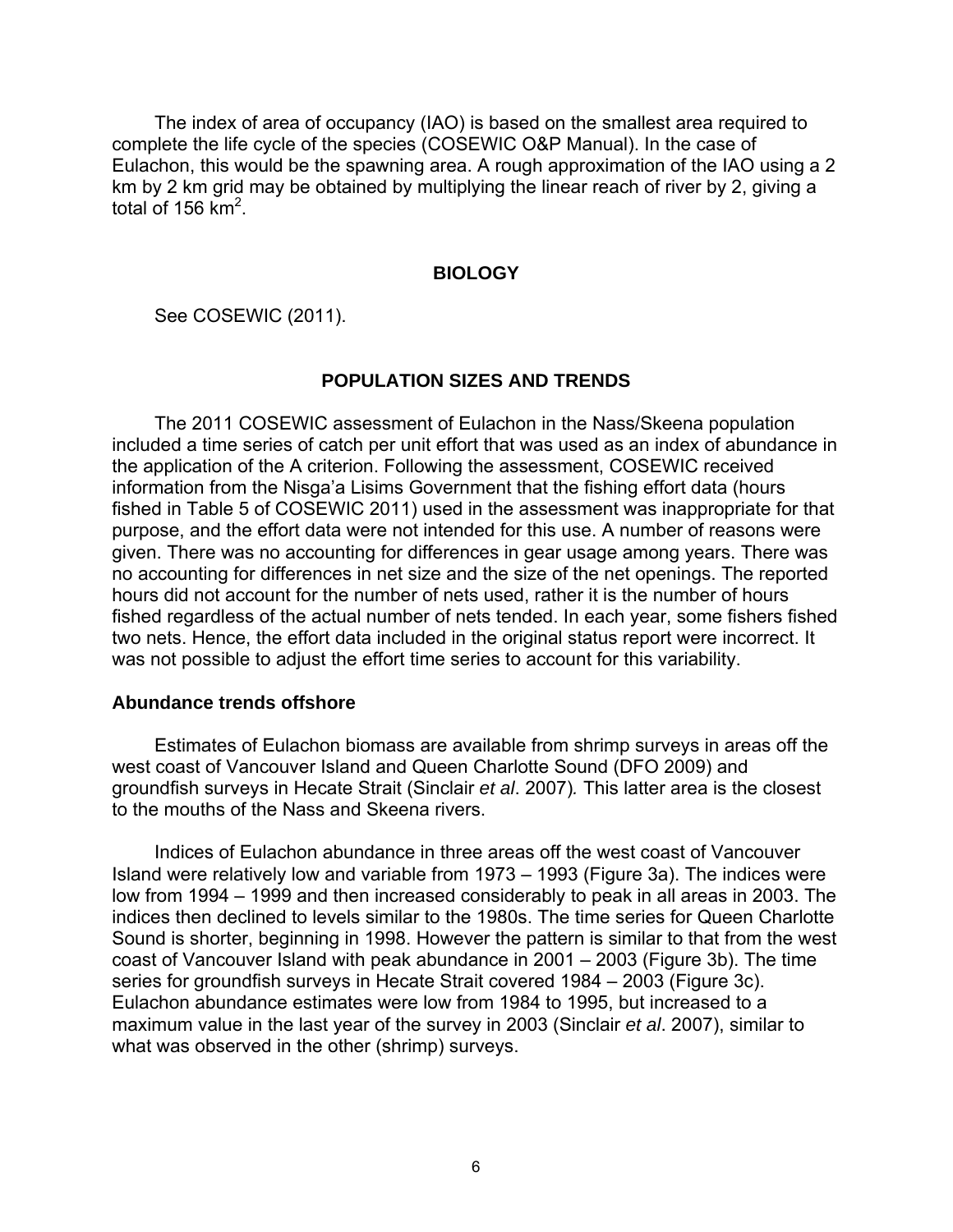

<span id="page-17-0"></span>Figure 3. Trends in offshore biomass indices from (a) the west coast of Vancouver Island shrimp survey, (b) the Queen Charlotte Sound shrimp survey, and (c) the Hecate Strait groundfish assemblage survey. The insert in Panel A show the approximate geographic areas for the three biomass estimates. Figures (a) and (b) are adapted from DFO (2009)*.* Figure (c) is from Sinclair *et al*. (2007).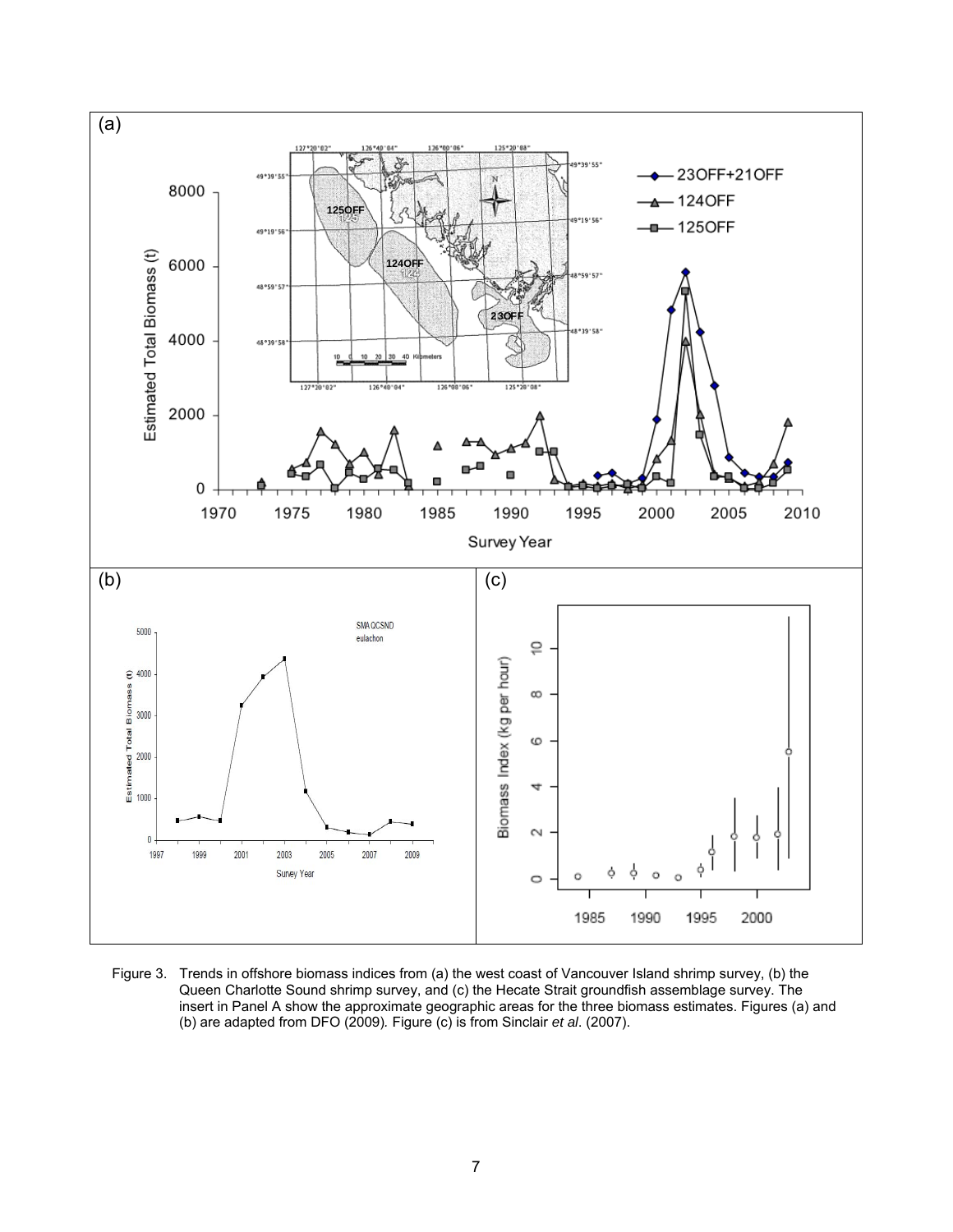The origin of Eulachon caught offshore was described by Beacham *et al*. (2005). Their genetic analyses indicated that most Eulachon taken off the west coast of Vancouver Island were from the Columbia and Fraser rivers, with some from other rivers. Eulachon captured in Queen Charlotte Sound (off the central coast of British Columbia) were primarily from adjacent spawning rivers. Those caught off the northern coast of British Columbia, including Hecate Strait, came primarily from the Nass, Skeena, Kemano, and Bella Coola rivers.

Trends in the offshore indices of abundance do not match trends in spawning abundance in adjacent rivers (COSEWIC 2011). In particular, spawning abundance did not increase in rivers with appropriate data in the Central Coast and Fraser River during 2001-2004 as would have been expected from the peak in offshore indices. It is difficult to explain these differences in trend. Offshore catches mainly comprise two immature age groups that would have remained in the marine environment for another 1 to 2 years before maturing and returning to fresh water to spawn. Thus, these cohorts could have experienced substantial and variable mortality at sea after the offshore surveys occurred. The offshore surveys were not designed for Eulachon and may not be an effective tool to measure their abundance. A better understanding of the reasons for the discrepancy between offshore indices and spawning abundance estimates may be especially important to understanding factors affecting Eulachon survival. However, this report will focus mainly on estimates of the spawning population abundance and trends.

### <span id="page-18-0"></span>**Abundance in the Nass/Skeena**

There are three Eulachon rivers in this DU, Bear, Nass, and Skeena. The status of this DU was determined based on information from the Nass and Skeena Rivers because very little is known about Eulachon in the Bear River, and the runs there are not regular (Anon. 2006).

The Nass River in Northern BC has one of the largest Eulachon runs and it is fished mainly by the Nisga'a people. The Nass run arrives around early to mid-March, but a possible second run might arrive in early April (Langer *et al*. 1977; Noble *et al*. 2012). River conditions vary from year to year during the Eulachon season, and fluctuate between completely free of ice to complete ice coverage. Fishing success in this area depends on the weather and ice conditions. During years with ice cover, Eulachon are harvested through the solid ice with large conical nets but if the ice is too thin or breaks up during the Eulachon run, fishing stops until the ice is cleared and the fishing is then resumed from boats (McNeary 1974; Noble *et al*. 2012). The current fishery is conducted from 7 camps on a specific stretch of the river. Six camps are occupied by members of the Nisga'a First Nation and one by members of the Tsimshian First Nations (Noble *et al*. 2012). Each camp has a pit for fermenting the catch in preparation for the production of grease, which is the first priority. The remainder of the catch is used for fresh consumption or dried and stored for later use. Recently, additional catch has been taken by a Tsimshian fishing from a vessel. Catch surplus to the needs of the Nisga'a is traded with other First Nations.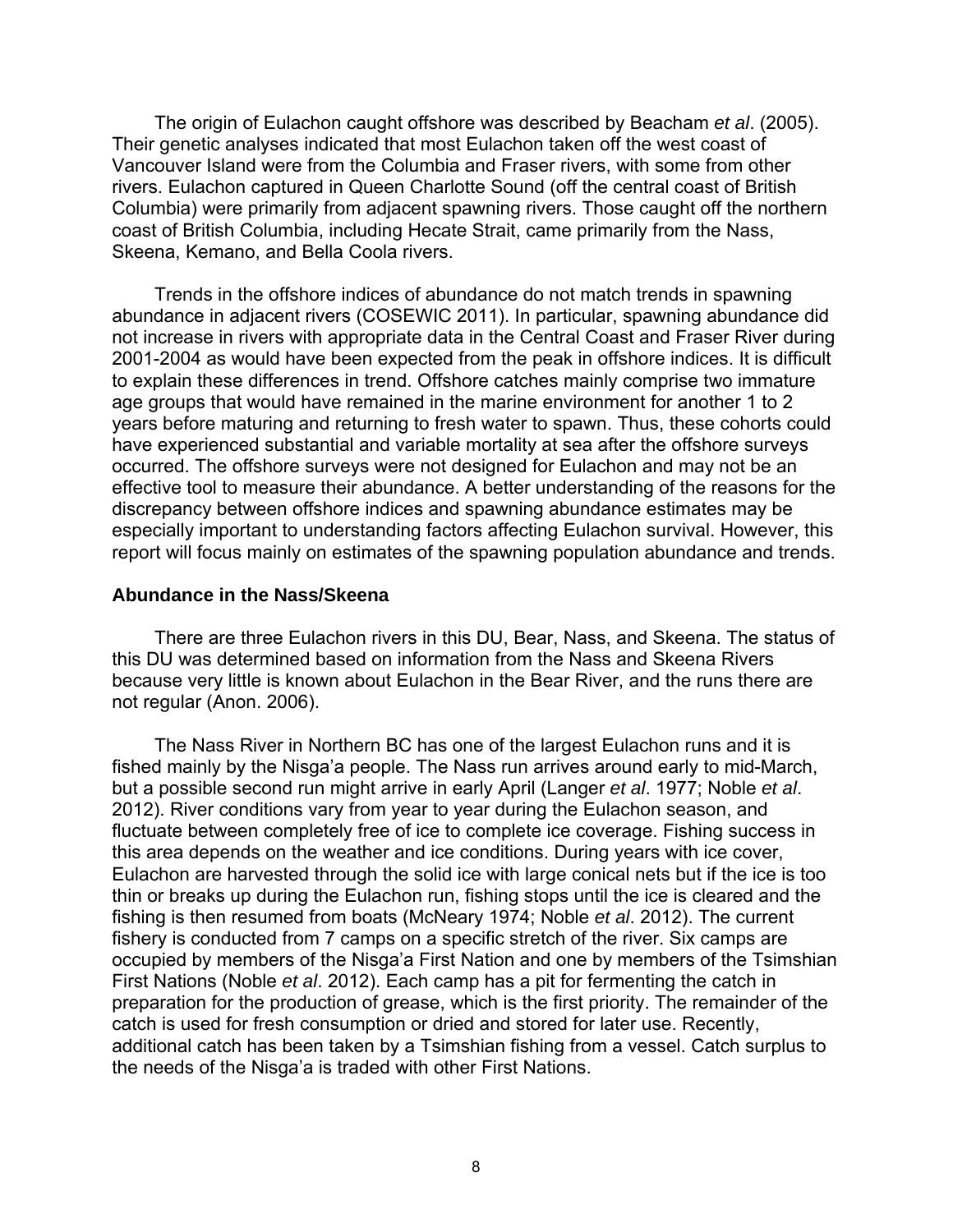The Nass River has supported large catches of Eulachon, both by Nisga'a for domestic use and trade as well as a commercial fishery in the early 1900s. In the early 1840s it was reported "the Tsimshians brought more that 30,000 gallons of oolachan oil to Fort Simpson annually" (Gibson 1992). If this amount is converted to tonnes of fresh Eulachon, using the parameter 14.08 gallons/t of fresh Eulachon (Moody 2008) this would equal approximately 2,100 t of Eulachon. This is probably an accurate estimate for this time period, as others reported that the "Indian fishermen land[ed] thousands of tons" of Eulachon a year (Collison 1916). By the early 1900s, annual catches appear to have stabilized at the 200-500 t range (Moody 2008). By the mid 1900s, commercial sale of Nass River Eulachon had stopped.

There are currently no biomass estimates for the Nass River Eulachon spawning population.

Catch estimates in the Nass River from the 1950s to present were obtained from Moody (2008) for 1953-1995, and Noble *et al*. (2012) for 1997-2012. These are plotted in Figure 4. Several years are missing data and could not be plotted. The low value in 2006 was due to heavy ice in the river. There was considerable interannual variation in reported catch with an overall mean of 208 t (sd 102 t). The annual catch in the period 1953-1989 was 227 t, and slightly higher than the average in the period 1990-2009 (154 t). A t-test of the difference in average catch between the two time periods was not statistically significant (p=0.20). However, the catches in the last 3 years (2010-2012) were among the highest in the time period, averaging 325 t. A mixture of pre-spawn and post-spawn animals of both sexes is caught in the Nass fishery. Since 1953, the annual average catch was approximately 200 t. Nass River Eulachon have displayed a wide weight distribution, ranging from less than 15 grams to over 90, with an overall median value of 34 grams, and annual median weights varying from 22 to 40 grams (Noble *et al*. 2012). With an average weight of 34 g per fish (Noble *et al*. 2012), this indicates catch numbers of approximately 4.25 million, on average.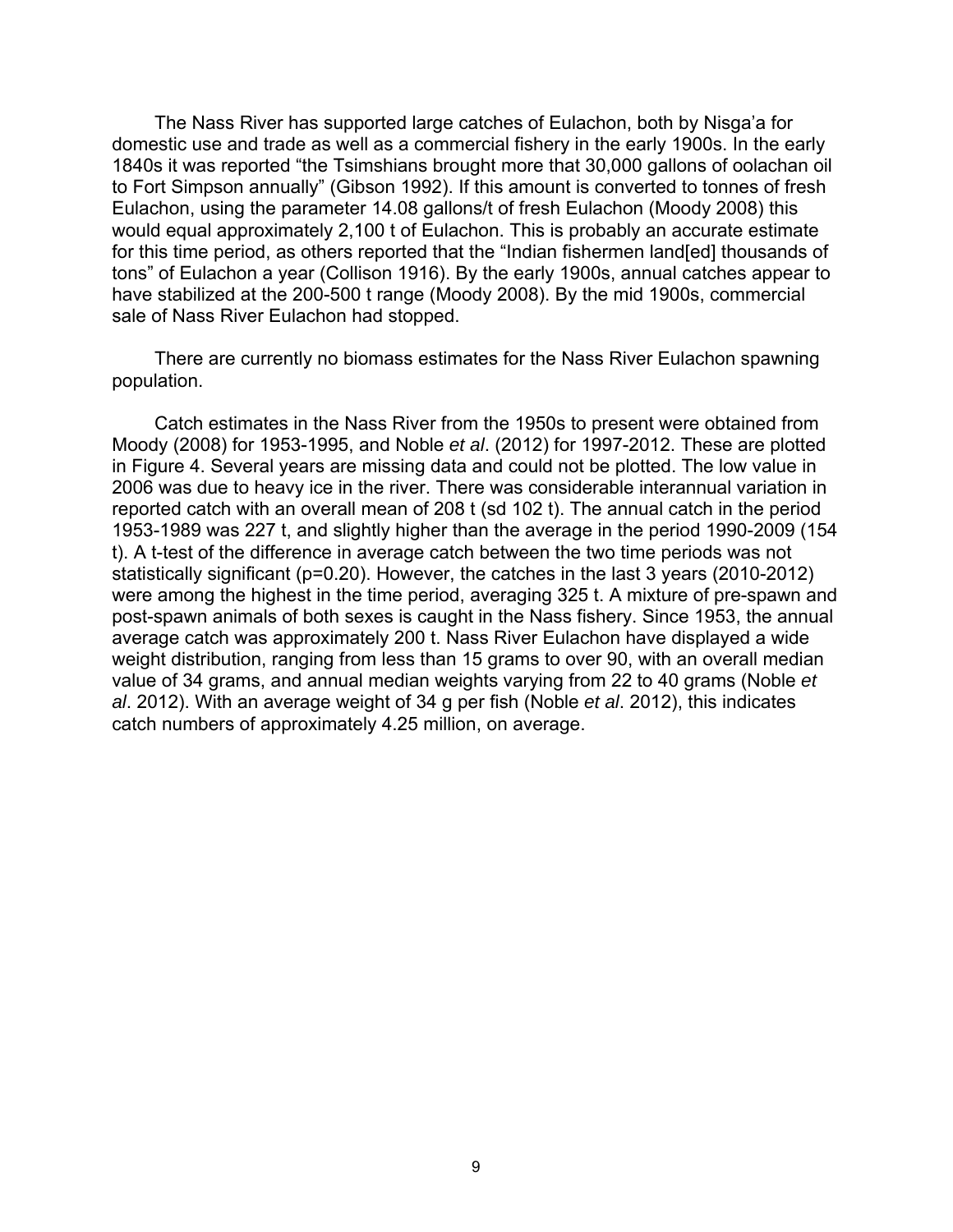

<span id="page-20-0"></span>Figure 4. First Nations catch (t) of Eulachon in the Nass River, 1953-2012. Catch data were not available for years with missing bars. Data from 1953-1996 were taken from Moody (2008), and data for 1997 – 2012 were provided by LGL Limited.

Several factors affect the annual catches. In addition to weather and ice conditions mentioned above, the annual harvest is also affected by the number of active camps, the number of Nisga'a crew working in each camp, as well as demand for the harvest product within and outside the Nisga'a Nation.

Available information indicates that spawning population sizes in the Nass River have been stable. Moody (2008) concluded that Nass Eulachon abundance was stable in recent years based on diverse sources of quantitative data from scientific surveys, reports and literature and qualitative or semi-qualitative records from interview surveys or historical archives. In the period since 1996 when a dedicated catch monitoring program was established by the Nisga'a, and with the exception of 2006 when ice conditions were unfavourable for fishing, the needs of the Nisga'a were always met. Low run sizes did not interfere with obtaining enough fish for immediate needs (C. Stephens, pers. com. 2012).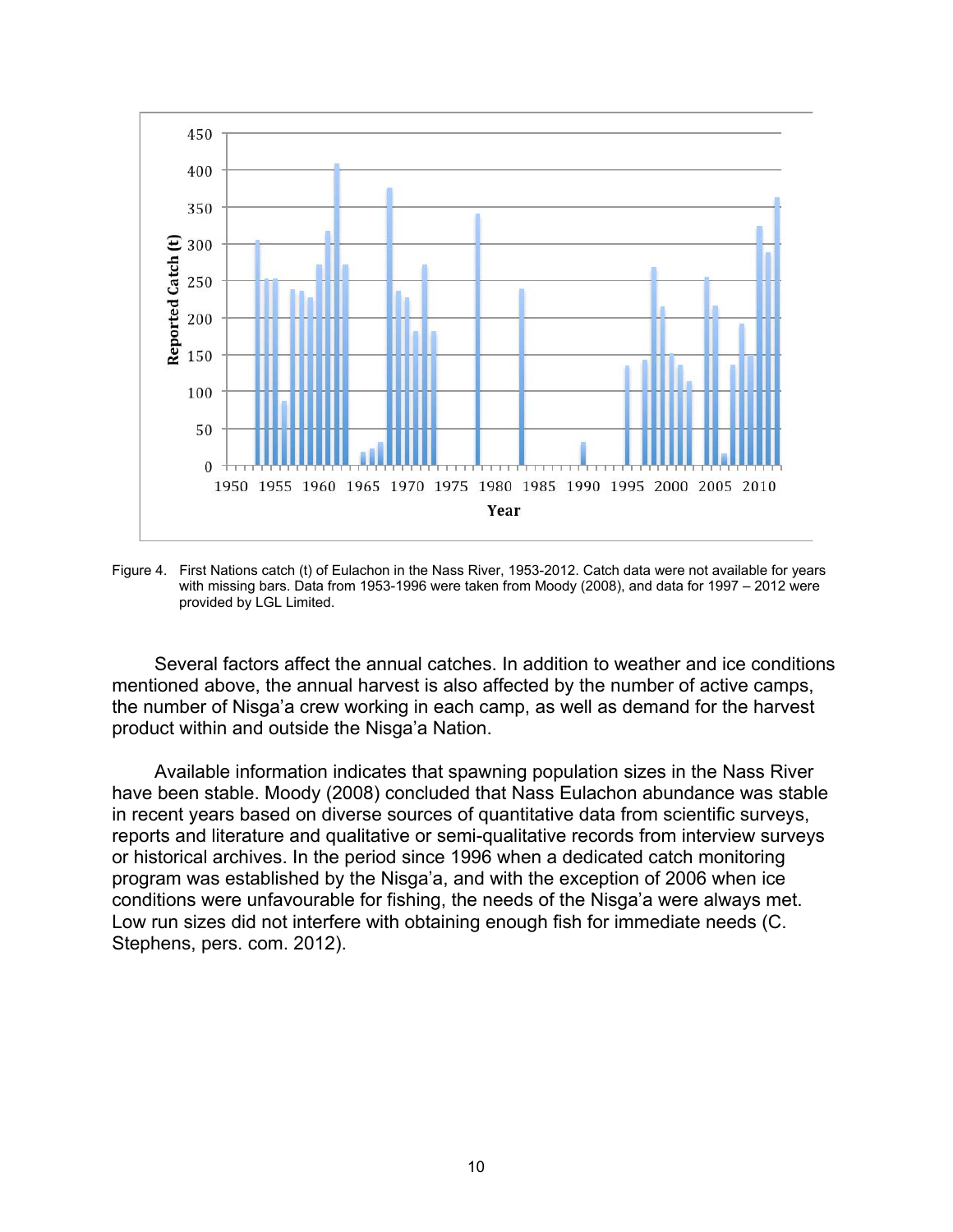From 1924-1946, the Canadian Bureau of Statistics recorded commercial Eulachon harvests from the Skeena area. These catches ranged from 17.3 t in 1924 to 1.0 t in 1935 (Canadian Bureau of Statistics 1917-1976). All other Eulachon fisheries in this area were traditionally conducted by members of the Tsimshian First Nation, whose members include: Metlakatla, Lax Kw'Alaams, Kitsumkalum and Kitselas Bands (Ryan 2002). The Ecstall River was the only river harvested by the Tsimshian for the production of Eulachon grease because they were said to be of a different or 'better' quality than the Skeena Eulachon (Don Roberts, Kitsumkalum member, pers. comm. 2006). Experienced harvesters from the area report that the run was historically small and short-lived and Tsimshian members usually obtained most of their Eulachon from the Nass River (Roberts 1997). During the 1950s Prince Rupert Fisheries Officers reported that Eulachon of the Skeena and Ecstall rivers were "not fished commercially or for food purposes" (DFO 1941-73).

The Skeena River is the second largest river in BC but it is difficult to monitor for Eulachon. According to Lewis (1997) the Skeena River run has historically been very short lived and difficult to harvest. The Eulachon historically returned to the Skeena during the first week of March, however, in the past decade, it has occasionally returned earlier, during mid to late February (Don Roberts, Kitsumkalum member, pers. comm. 2006). By the mid 1990s the run to the Skeena area noticeably declined, with very few Eulachon observed or caught between 1997 and 1999 (Don Roberts, Kitsumkalum member, pers. comm. 2006). It has also been noted that spawning in upstream areas has diminished. A study on Eulachon life history, habitat use and spawner abundance was conducted on the Skeena River during the 1997 season; the run was estimated at 3.0 t (Lewis 1997). Beginning in 2000, the Tsimshian Tribal Council monitored the status of the Skeena Eulachon using plankton tows for the capture of eggs and larvae and gillnets to capture adults. The crew also monitored the water temperature and the salinity of all three rivers. Relative to a 10-year period before 2007, a "good" run was observed in the area in 2005, but, in 2006, there was virtually no run to the Skeena River (Don Roberts, Kitsumkalum member, pers. comm. 2007). More recently, run sizes have become strong again, comparable to what was seen in the 1930s. The 2010 run was said to be very good and comparable to large runs in the 1930s. The 2011 and 2012 runs were also good (Don Roberts, Kitsumkalum member, pers. comm. 2012).

Eulachon abundance in the Nass River seems to be relatively high compared to other areas of the BC coast. However, 150-200 years ago the Nass supported annual catches nearly ten times those over the past 60 years. The number of Nisga'a and non-Nisga'a fishermen participating in the fishery was likely much larger in the 1800s and early 1900s and so the higher historical catches could simply be a function of greater fishing effort. Moody (2008) and local knowledge both indicate the Nass River population has been stable recently.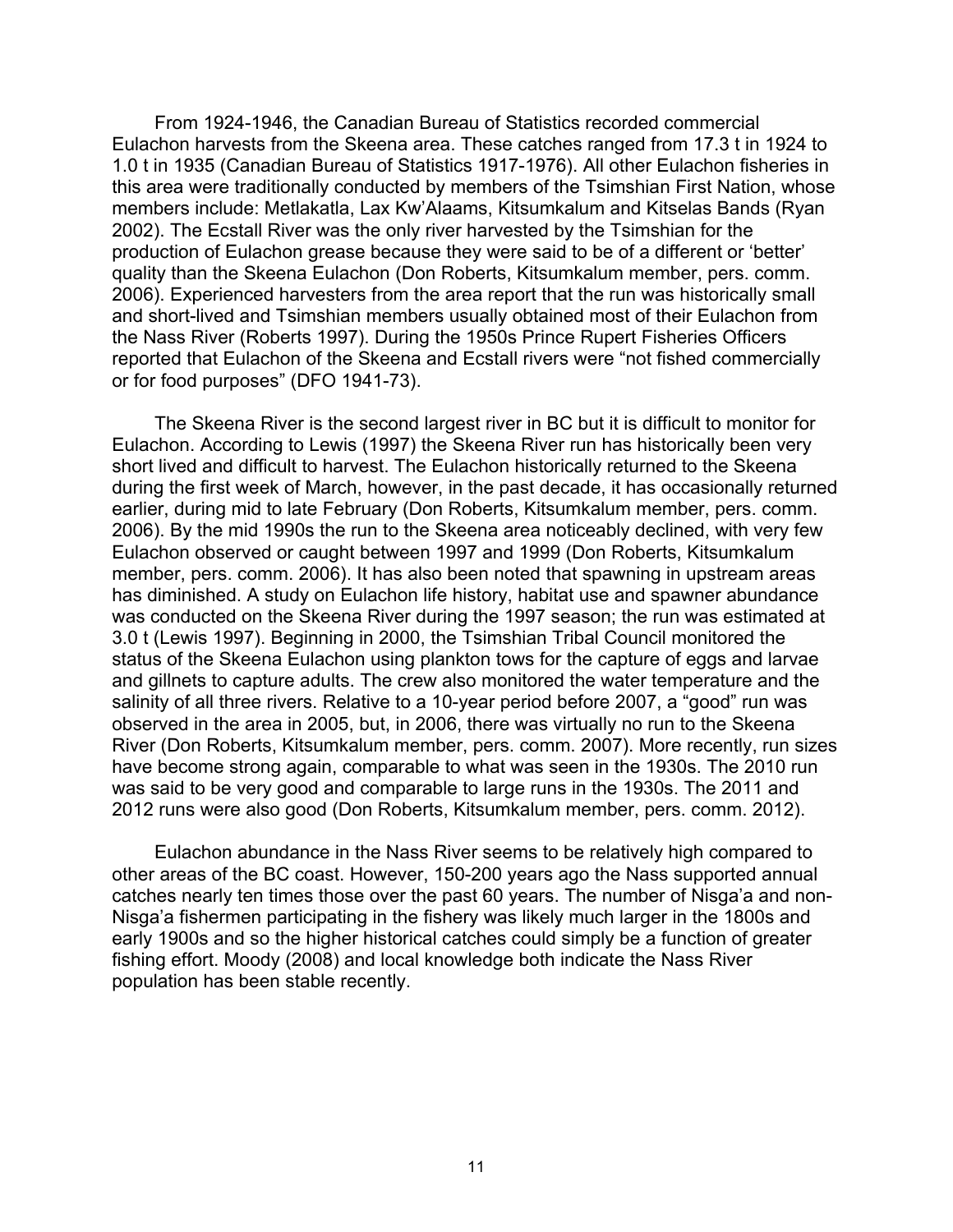# <span id="page-22-0"></span>**Rescue Effect**

Little is known about linkages between Eulachon populations in Alaska and those in the Nass/Skeena DU. However, all fisheries for Eulachon in rivers in Southeast Alaska have been closed for several years due to low run sizes (USDA Forestry Service 2012). Thus it is unlikely that rescue could occur from populations to the north. Genetic data indicate a high degree of separation between Eulachon in the Columbia River and those in Canada (Beacham *et al*. 2005). In any case, populations in Washington State are in a depressed condition so that rescue from populations to the south is unlikely (Appendix 1 of COSEWIC 2011).

# <span id="page-22-1"></span>**Threats and Limiting factors**

When considering 'threats' to Eulachon it is important to remember that they are mainly a marine species, spending more than 95 % of their lives in the sea and only using freshwater during spawning and egg incubation periods. In a few rivers there also may be a short larval period, but in most rivers newly hatched larvae are flushed to the sea very soon after hatching. It is simple to identify 'potential' threats and limitations in freshwater habitats but it is unlikely such threats, although often valid, would explain the nearly synchronous coast-wide decline of Eulachon that occurred in the early 1990s. It also would not explain why Eulachon in some rivers, with virtually pristine spawning habitats, have declined. Furthermore, the discontinuity between offshore indices of juvenile Eulachon abundance and indices of spawning abundance in coastal rivers suggests that variations in marine survival may be an important threat.

# Spawning habitat

Spawning habitat is probably not limiting in most river systems. However, it is difficult to identify and classify Eulachon spawning habitat in some rivers because it seems that the fertilized eggs (embryos) are spatially dynamic, and move (or 'tumble') downstream in rivers. There is little human activity in the lower reaches of the Nass River that is likely to disturb Eulachon spawning habitat there. The spawning distribution in the lower Nass River has not changed over recent decades.

# Predation

Eulachon have the highest-known lipid content of any marine fish species (Payne *et al*. 1999) so they make ideal prey and the concentrations of predators around migrating Eulachon runs is spectacular (Marston *et al*. 2002). However, little is known about the effect of predation on Nass and Skeena River Eulachon.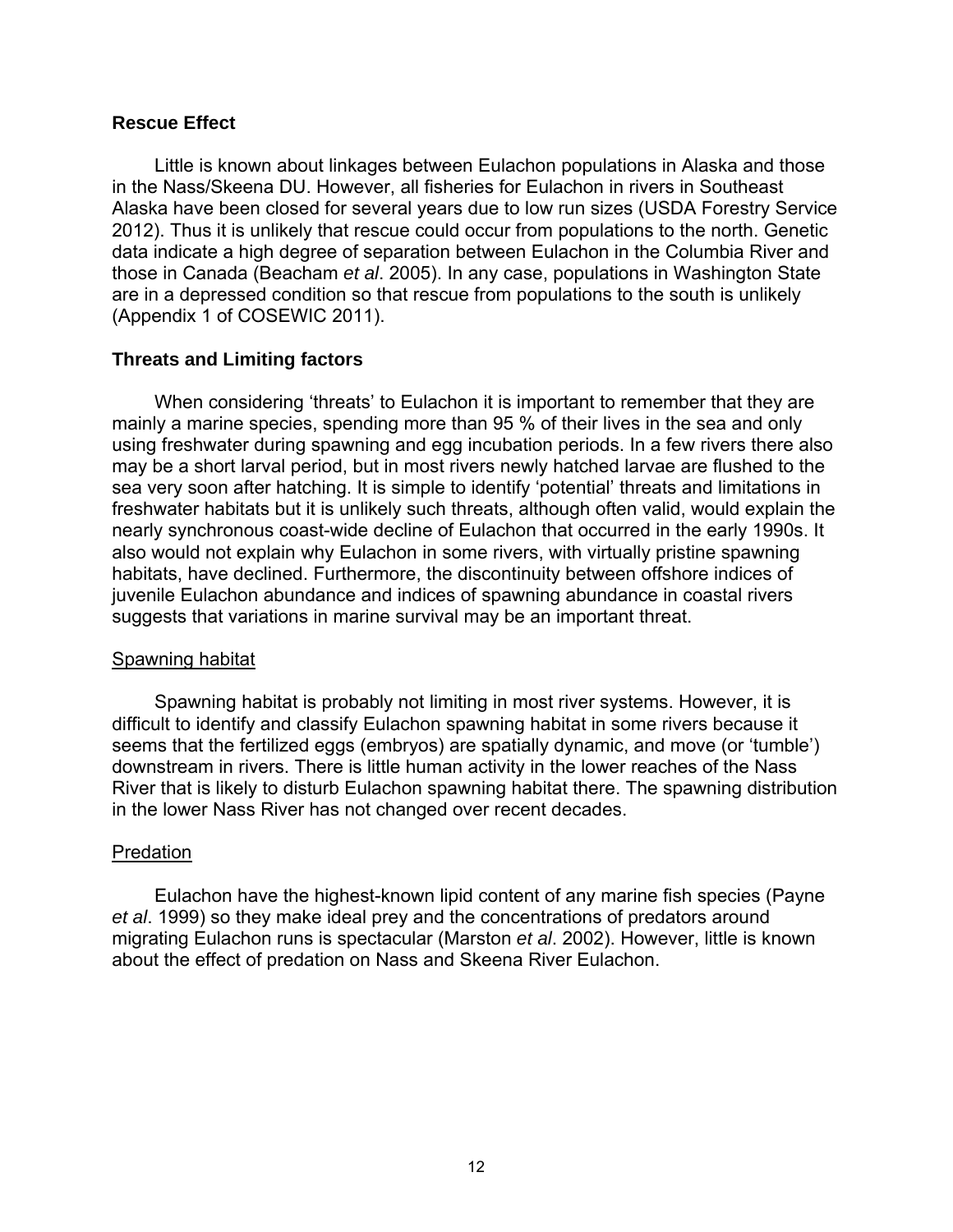# Marine survival, fisheries interception and bycatch

The ocean phase in the life cycle of Eulachon is the probable period when impacts have resulted in their decline. The discontinuity between offshore indices of juvenile Eulachon abundance and within river indices of spawning biomass indicates that mortality in the marine environment may be very important in determining the viability of the species. Eulachon aggregate in the sea and probably this is the main time when density-dependent, abundance-limiting factors become important. That phase in the life of a Eulachon is also relatively long – from the juvenile age of several months to the pre-spawning age of 3 years - allowing plenty of time for Eulachon populations to experience significant mortality. During this time Eulachon are found mainly in shelf waters, near bottom, probably feeding on zooplankton. There seems to be a physical association with shrimp distributions, and Eulachon are routinely taken as bycatch in shrimp trawls (Hay *et al*. 1997).

The rates of Eulachon bycatch in offshore shrimp fisheries were examined in several DFO reports (Hay *et al*. 1999; Olsen *et al*. 2000). There is significant variation in the rates of bycatch related to the types of shrimp fishing gear used. In general, the small beam trawlers, especially those that use 'low-rise' nets, tend to catch fewer Eulachon. Low-rise beam trawl nets with narrow vertical openings (the vertical distance between the lead line and the cork line) had lower rates of Eulachon bycatch than 'highrise' nets that have larger vertical openings. The implication for this is that the vertical distribution of Eulachon might be slightly higher in the water column compared to shrimp, which would be closely associated with the bottom. In general, larger trawling vessels with 'otter trawls' (that use doors to spread the nets and thus tow at a faster speed to keep the net open), had higher bycatch rates.

Factors affecting bycatch rates are complex and poorly understood. In addition to the configuration of trawling gear, bycatch rates vary significantly with location, depth fished, season, and the use of bycatch reduction devices (BRD). Usually these are modifications to the fishing gear that allow Eulachon to escape from the top of the net before they are swept into the cod-end. In addition to the factors mentioned above, the vulnerability of Eulachon to trawl nets could depend on biotic factors, such as the availability or presence of food for Eulachon, or the presence (or avoidance) of predators. It is also possible that oceanographic factors, such as water temperature and current velocity affect bycatch rates.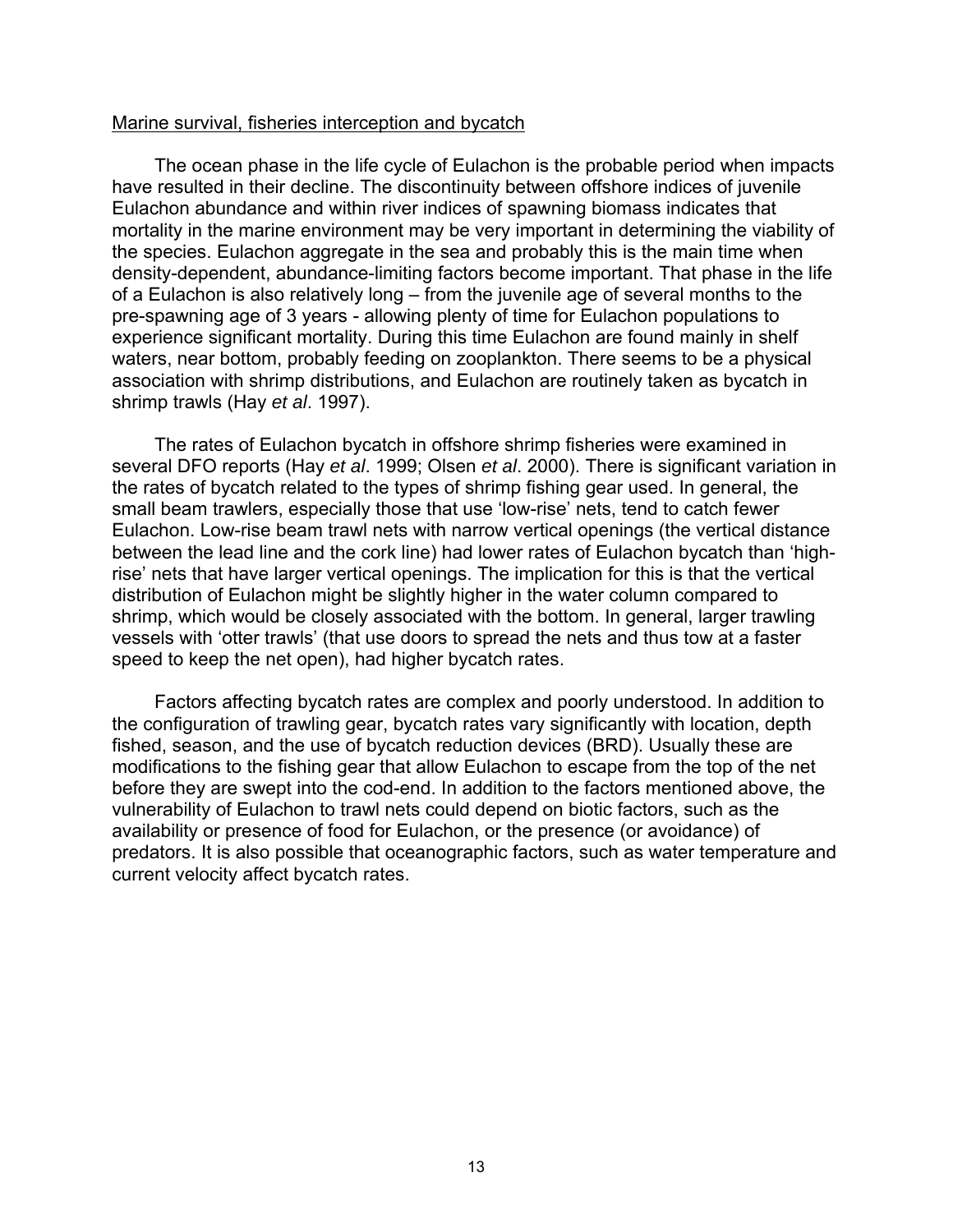The shrimp trawl industry has taken efforts to reduce bycatch through the use of BRD's, which are now mandatory. While these efforts are laudable they require more research to confirm their effectiveness, and also to determine whether or not Eulachon that escape through BRD's are injured in the process. This is seen as a vital question in other fisheries, especially those that use mid-water trawls where the small, young fish can escape through the meshes or though a BRD. For example, work by Suuronen *et al*. (1996) found very high rates of mortality, often exceeding 50 %, of young herring that escaped through trawls and other fishing gear used in the Baltic. Subsequently there has been a substantial research effort made to examine this issue in other species, which has resulted in the formation of specific committees to examine this question within the International Council for the Exploration of the Sea (ICES).

Although Eulachon bycatch in shrimp nets remains a concern, it should not preclude examination of other factors that may affect Eulachon in the marine environment, including mid-water and bottom-trawl nets used for other species. Also, the role of changes in the physical environment that affect Eulachon mortality are largely unknown. A better understanding of the marine ecology of Eulachon would provide useful information about factors affecting their distribution and abundance.

In-river fisheries also constitute a threat, especially in areas where run sizes are severely depressed and when removals are made before spawning takes place.

# **SPECIAL SIGNIFICANCE**

## <span id="page-24-1"></span><span id="page-24-0"></span>**Significance to First Nations**

For the Nisga'a people, the Nass River Eulachon were the 'saviour' fish, arriving to the harvesting areas at a time when food from the previous year's fishing, hunting and gathering was becoming depleted. The Nisga'a Obiyee (New Year) starts during the spring equinox with the migration of Eulachon into the lower Nass River (Ksi Lisims). To this day, the Nass River Eulachon fishery is still managed under the traditional Nisga'a laws governing resource use.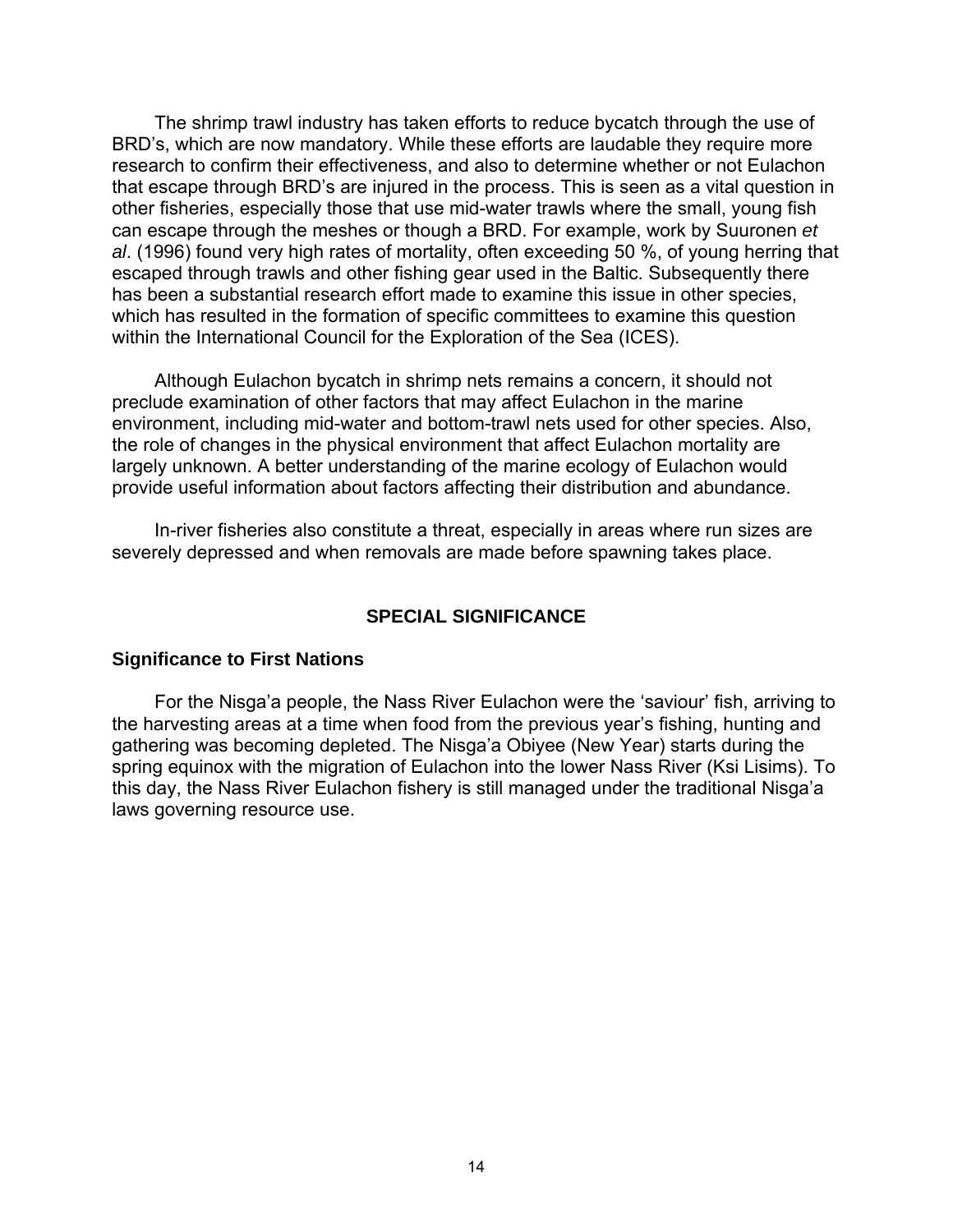Eulachon are particularly important to First Nations people. They are eaten fresh, dried, smoked, salted, and frozen whole. However, the product of greatest cultural, nutritional, social and economic value is the 'grease' rendered from the fish. Eulachon grease was produced by First Nations groups of the Central and the Northern Coasts of BC and by some First Nations groups in Alaska. The First Nations south of Knight Inlet did not produce grease but harvested the Eulachon for smoking and for fresh consumption. Eulachon grease is produced from aged or rotted fish that are cooked until the oil of the fish has separated and can be removed. The 'grease' is a very nutritious food that is high in unsaturated fats and is superior at providing vitamin A, E and K when compared to other common fat sources (Kuhnlein *et al*. 1982). The grease is used as a staple in many First Nations diets and is distributed widely in potlatches, traded with neighboring Nations and relied upon as a medicine. The importance of grease is best signified by the ancient trade routes used to link the coastal First Nations with the interior First Nations. These routes are famously referred to as "Grease Trails" as the heaviest traffic occurred during the Eulachon season to trade for the highly sought-after grease (Collison 1941).

# **EXISTING PROTECTION, STATUS, AND RANKS**

<span id="page-25-0"></span>Eulachon has not been assessed by the IUCN (IUCN, 2012). COSEWIC assessed Eulachon in the Fraser River and Central BC Coast as Endangered in 2011. On March 16, 2010, the United Stated announced that it was listing the southern Eulachon distinct population segment as threatened under its Endangered Species Act on March 10, 2010 (Department of Commerce 2010). The province of British Columbia 'blue' listed Eulachon in 2000 and maintained that listing when it was reviewed in 2004 (B.C. Conservation Data Centre, 2012).

The Nisga'a Final Agreement (NFA 1998) provides that the "Nisga'a Nation, together with any other persons who have aboriginal rights to harvest oolichan in the Nass Area, has the right to harvest the total harvest of oolichan in the Nass Area". This right to harvest is constitutionally protected and is subject only to measures that are necessary for conservation or legislation enacted for the purposes of public health and safety. The commercial sale of Nass River Eulachon is prohibited.

Since 1995 Fisheries and Ocean Canada has taken five specific activities to protect Eulachon: (i) suspension of commercial Eulachon fisheries in the Fraser River; (ii) the suspension of dredging during the Eulachon spawning season in the lower Fraser River; (iii) the closure of the shrimp fishery in Queen Charlotte Sound, the offshore area of central British Columbia; (iv) imposition of 'Eulachon action levels' by DFO management that warn of possible shrimp fishing closures when the cumulative shrimp bycatch level is achieved; (v) imposition of mandatory BRD's installed in shrimp trawls.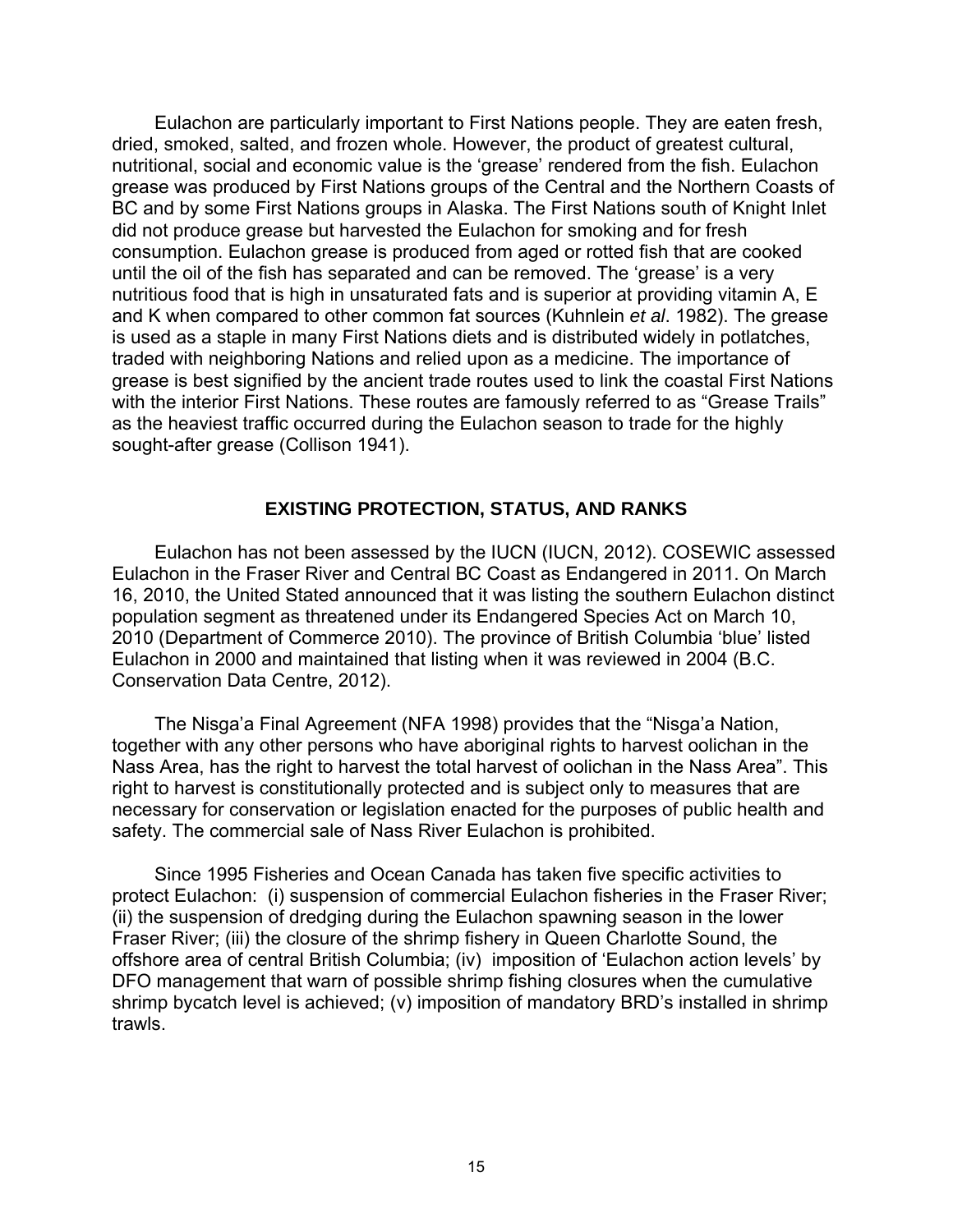In response to Nisga'a concerns, commencing in 2008 DFO also closed the shrimp trawl fishery in those waters of Subareas 3-12 and 3-18 from February 1 to March 31 to avoid interaction with schooling adult Eulachon returning to spawn in the Nass River. This closure is to be reviewed annually with industry and First Nations, considering expected Eulachon returns (DFO 2011).

# **INFORMATION SOURCES**

<span id="page-26-0"></span>Anon. 2006. Bear River Gravel Project. Prepared by Cambria Gordon Ltd. March 2006.

- B.C. Conservation Data Centre. 2012. Conservation Status Report: Thaleichthys pacificus. B.C. Minist. of Environment. Web site: http://a100.gov.bc.ca/pub/eswp/esr.do?id=14828.
- Beacham, T.D., D.E. Hay, and K.D. Le. 2005. Population structure and stock identification of Eulachon (*Thaleichthys pacificus*), an anadromous smelt, in the Pacific Northwest. Marine Biotechnology 7(4): 363-372.
- Canadian Bureau of Statistics . 1917-1976. Fish caught and marketed. Fisheries statistics of Canada.
- Collison, H. 1941. The oolachon fishery. British Columbia Historical Quarterly 5(1) (January): 25-31.
- Collison, W.H. 1916. In the wake of the war canoe: a stirring record of forty years' successful labour, peril, and adventure amongst the savage Indian tribes of the Pacific Coast, and the piratical head-hunting Haidas of the Queen Charlotte Islands, B. C. The Museum Book Company, Toronto, Ontario.
- COSEWIC. 2011. COSEWIC assessment and status report on the Eulachon, NASS/Skeena Rivers population, Central Pacific Coast population and the Fraser River population *Thaleichthys pacificus* in Canada. Committee on the Status of Endangered Wildlife in Canada. Ottawa. xv + 88 pp. Web site www.sararegistry.gc.ca/status/status\_e.cfm.
- Department of Commerce (US Federal Register). 18 March 2010. Endangered and Threatened Wildlife and Plants: Threatened Status for Southern Distinct Population Segment of Eulachon, National Marine Fisheries Service, National Oceanic and Atmospheric Administration. Web site:<https://federalregister.gov/a/2010-5996> [accessed Sept. 26, 2011], Document Citation 75 FR 13012.
- DFO. 1941-1973. Fisheries Inspectors weekly reports and annual narrative reports (1941-46, 1948, 1950, 1953-60, and 1965-73). Nass and Skeena sub-districts. Prince Rupert, British Columbia.
- DFO. 2009. Shrimp Survey Bulletin 09-02. Section 1 Results of the Queen Charlotte Sound Shrimp Survey. Web site: http://www-ops2.pac.dfompo.gc.ca/xnet/content/shellfish/shrimp/Surveys/0902.pdf.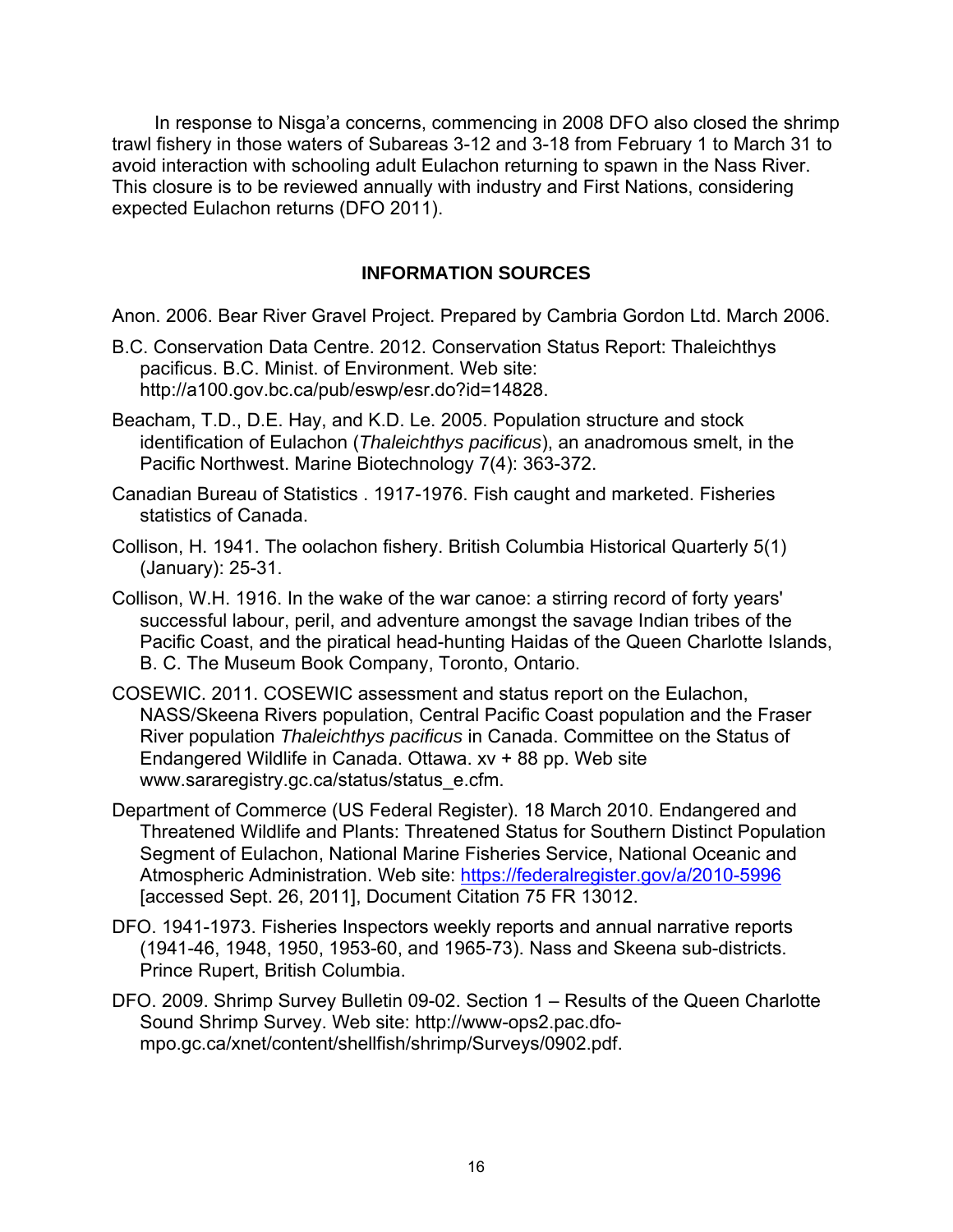- Gibson, J.R. 1992. Otter skins. Boston ships and China goods: the maritime fur trade of the Northwest Coast, 1785-1841. McGill-Queen's University Press, Montreal. Pages 230-235.
- Gustafson, R.G., M.J. Ford, P.B. Adams, J.S. Drake, R.L. Emmett, K.L. Fresh, M. Rowse, E.A.K. Spangler, R.E. Spangler, D.J. Teel, and M.T. Wilson. 2012. Conservation status of eulachon in the California Current. Fish and Fisheries, 13: 121-138.
- Hay, D.E., J. Boutillier, M. Joyce, and G. Langford. 1997. The Eulachon (*Thaleichthys pacificus)* as an indicator species in the North Pacific. Wakefield Fisheries Symposium. Alaska Sea Grant College Program 97-01: p 509-530.
- Hay, D.E., R. Harbo, J. Boutillier, E. Wylie, L. Convey, and P.B. McCarter. 1999. Assessment of bycatch in the 1997 and 1998 shrimp trawl fisheries in British Columbia, with emphasis on Eulachons. Canadian Stock Assessment (CSAS) Research Document 99/179. 44p.

IUCN, 2012. About IUCN. Web site:<http://www.iucn.org/about/>

- Kuhnlein, H., A. Chan, J. Thompson, and S. Nakai. 1982. Ooligan grease: a nutritious fat used by native people of coastal British Columbia. Journal of Ethnobiology 2(2): 154-161.
- Langer, O.E., B.G. Shepherd, and P.R. Vroom. 1977. Biology of the Nass River Eulachon (*Thaleichthys pacificus*). Department of Fisheries and Environment Canada, Technical report series no. PAC/T-77-10. 56 p.
- Lewis, A. 1997. Skeena Eulachon study 1997. Report prepared by Triton Environmental Consultants Ltd., Terrace, BC and the Tsimshian Tribal Council, Prince Rupert, British Columbia for Forest Renewal BC.
- Marston, B.H., M.F. Willson, and S.M. Gende. 2002. Predator aggregations during Eulachon *Thaleichthys pacificus* spawning runs. Marine Ecology Progress Series 231: 220-239.
- McNeary, S. 1974. The traditional economic and social life of the Niska of British Columbia. Canadian Museum of Civilization, Ottawa. Pages 56-60.
- Moody, M.F. 2008. Eulachon past and present. M.Sc. thesis, Resource Management and Environmental Studies, The University of British Columbia, Vancouver, BC.
- Noble, C., W. Duguid, R. C. Bocking, N. Morven and C. Stephens. 2012. Nisga'a Fish and Wildlife Department Nass River Eulachon Harvest Monitoring Program 1997- 2012. Prepared by LGL Limited, Sidney, BC, and Nisga'a Lisims Government Fish and Wildlife Department, New Aiyansh, BC, for Nisga'a Lisims Government, New Aiyansh, BC. Nisga'a Fisheries Report #12-30: iv + 27p.
- Olsen, N., J. Boutillier, and L. Convey. 2000. Estimated bycatch in the British Columbia shrimp trawl fishery. Department of Fisheries and Oceans Canada, Canadian Science Advisory Secretariat Research Document 2000/168. 14 p.
- Payne, S.A., B.A. Johnson, and R.S. Otto. 1999. Proximate composition of some northeastern Pacific forage fish species. Fisheries Oceanography. 8: 159-177.